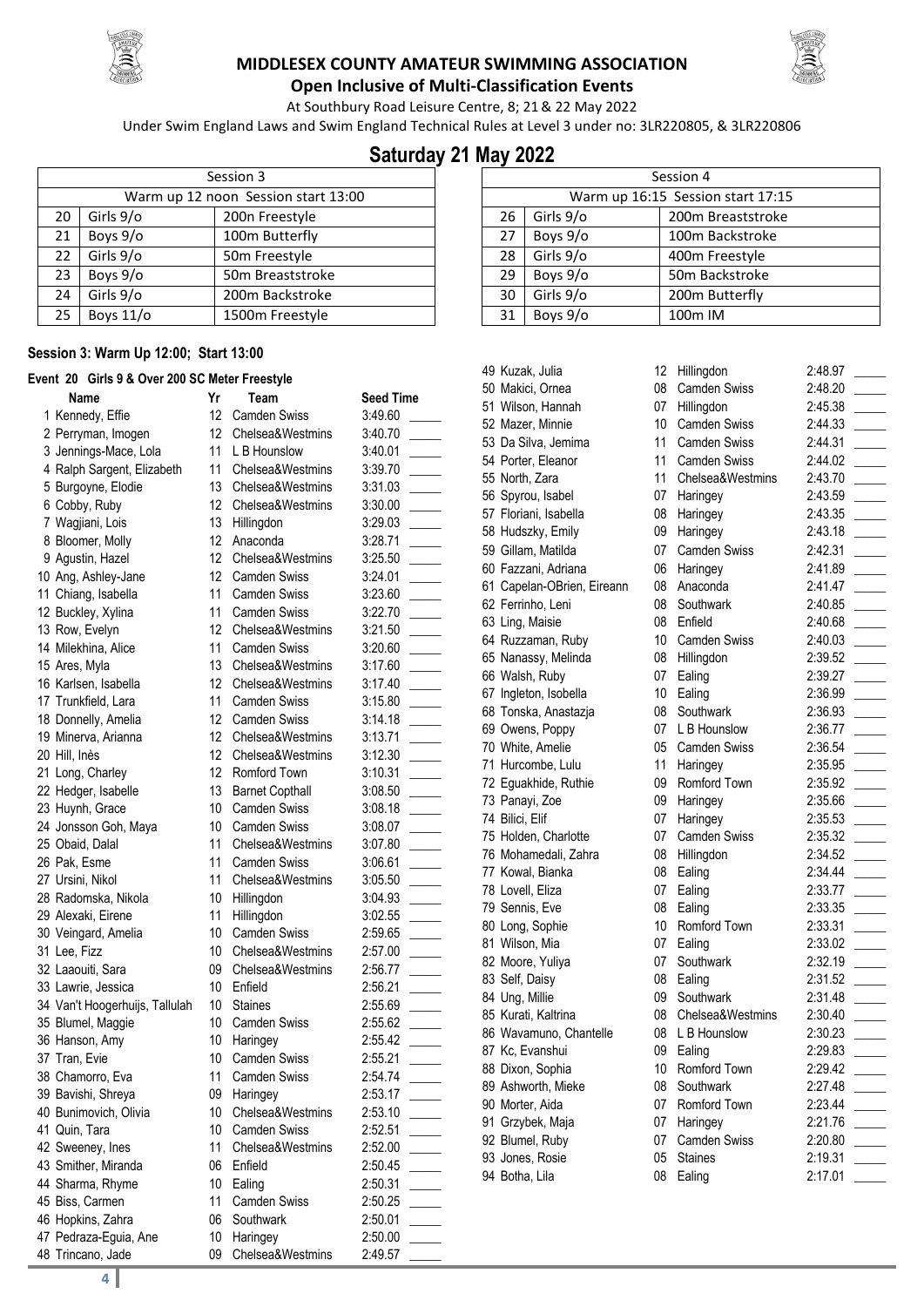



**Open Inclusive of Multi-Classification Events** At Southbury Road Leisure Centre, 8; 21& 22 May 2022

Under Swim England Laws and Swim England Technical Rules at Level 3 under no: 3LR220805, & 3LR220806

# **Saturday 21 May 2022**

### **Event 21 Boys 9 & Over 100 SC Meter Butterfly**

| $\mathsf{L}$ vent z i Doys J & Over Too JC Meter Dutterily |                 |                     |                  |
|------------------------------------------------------------|-----------------|---------------------|------------------|
| Name                                                       | Yr              | Team                | <b>Seed Time</b> |
| 1 Roumilhac, Ayden                                         | 12 <sup>°</sup> | Chelsea&Westmins    | 2:15.90          |
| 2 Djouder, Sami                                            | 08              | Ealing              | 2:07.06          |
| 3 Ayling, Ben                                              | 10              | Southwark           | 2:05.20          |
| 4 Bonfiglio, Luc                                           | 11              | Chelsea&Westmins    | 2:05.10          |
| 5 Cary, Joe                                                | 10              | Hillingdon          | 2:00.00          |
| 6 Brown, Peter                                             | 08              | Hillingdon          | 2:00.00          |
| 7 Jasak, Thomas                                            | 11              | Chelsea&Westmins    | 1:58.90          |
| 8 Eisenberg, Jonathan                                      | 09              | <b>Camden Swiss</b> | 1:56.22          |
| 9 Chan, Tristan                                            | 09              | Chelsea&Westmins    | 1:54.48          |
| 10 Ardill, Liam                                            | 13              | <b>Camden Swiss</b> | 1:48.10          |
| 11 Borisov, Philip                                         | 10              | <b>Camden Swiss</b> | 1:45.79          |
| 12 Anisimov, Marcel                                        | 11              | Chelsea&Westmins    | 1:45.60          |
| 13 Bowles, Osian                                           | 11              | Anaconda            | 1:45.45          |
| 14 Khan, Zayd                                              |                 | 10 Hillingdon       | 1:45.00          |
| 15 Parker, Jacob                                           | 10              | Southwark           | 1:43.82          |
| 16 Dawett, Nikhil                                          | 11              | Hillingdon          | 1:43.79          |
| 17 Ali, Mir Zahran                                         | 10              | Enfield             | 1:43.18          |
| 18 Wun, Vincent                                            | 10              | <b>Camden Swiss</b> | 1:41.42          |
| 19 Garton, Jacob                                           | 10              | Hillingdon          | 1:40.55          |
| 20 Ward, Zachary                                           | 08              | Hillingdon          | 1:40.00          |
| 21 Gooch, Ted                                              | 10              | Hillingdon          | 1:40.00          |
| 22 Rasil, Danus                                            | 08              | Hillingdon          | 1:40.00          |
| 23 Bearelly, Ravi                                          | 09              | Chelsea&Westmins    | 1:37.80          |
| 24 Kecso, Vince                                            | 08              | Hillingdon          | 1:37.12          |
| 25 Fabbrani-Fearon, Luca                                   | 08              | Haringey            | 1:36.12          |
| 26 Williamson, Oscar                                       | 08              | Anaconda            | 1:35.50          |
| 27 Gorin-Delmas, Elie                                      | 10              | <b>Camden Swiss</b> | 1:35.49          |
| 28 Yalovets, Timofiy                                       | 10              | L B Hounslow        | 1:35.39          |
| 29 Kaemmerer, Konstantin                                   | 10              | Chelsea&Westmins    | 1:33.30          |
| 30 Minerva, Lorenzo                                        | 10              | Chelsea&Westmins    | 1:30.87          |
| 31 Miell, Alex                                             | 07              | <b>Camden Swiss</b> | 1:30.00          |
| 32 Clayton, Finn                                           | 07              | Anaconda            | 1:25.33          |
| 33 Poulier, Ruben                                          | 06              | Haringey            | 1:25.00          |
| 34 Cardenas, Abelardo                                      | 05              | Hillingdon          | 1:24.64          |
| 35 Busby, Morgan                                           | 06              | Enfield             | 1:21.59          |
| 36 Bowden, Jake                                            | 08              | Ealing              | 1:20.95          |
| 37 Rolfe-Cane, Travis                                      | 06              | Ealing              | 1:20.33          |
| 38 Hitchcock, Malachy                                      |                 | 08 Camden Swiss     | 1:19.13          |
| 39 Chana, Dhan                                             |                 | 08 Hillingdon       | 1:18.76          |
| 40 Rotundu, Cristian                                       | 94              | Ealing              | 1:13.60          |
| Event 22 Girls 9 & Over 50 SC Meter Freestyle              |                 |                     |                  |
| Name                                                       | Yr              | Team                | <b>Seed Time</b> |
| 1 Okbi, Aisha                                              | 11              | L B Hounslow        | <b>XNT</b>       |
| 2 Cozzi Rueda, Ambra                                       |                 | 13 Ealing           | 51.66            |
| 3 Scannell-Wood, Abigail                                   |                 | 12 Romford Town     | 50.51            |

| T OKDI, AISNA                  |    | L B HOURSIOW           | AN I  |  |
|--------------------------------|----|------------------------|-------|--|
| 2 Cozzi Rueda, Ambra           | 13 | Ealing                 | 51.66 |  |
| 3 Scannell-Wood, Abigail       |    | 12 Romford Town        | 50.51 |  |
| 4 McEVOY, Rio                  | 12 | L B Hounslow           | 47.23 |  |
| 5 Stagno d Alcontres, Isabella | 12 | Chelsea&Westmins       | 47.07 |  |
| 6 Fernando, Trianna            | 12 | Southwark              | 46.56 |  |
| 7 Cobby, Ruby                  | 12 | Chelsea&Westmins       | 46.42 |  |
| 8 Hill, Inès                   | 12 | Chelsea&Westmins       | 46.16 |  |
| 9 Kennedy, Effie               | 12 | <b>Camden Swiss</b>    | 46.09 |  |
| 10 Karlsen, Isabella           | 12 | Chelsea&Westmins       | 44.35 |  |
| 11 Bianco, Martina             | 12 | Chelsea&Westmins       | 44.01 |  |
| 12 Bloomer, Molly              | 12 | Anaconda               | 43.93 |  |
| 13 Agustin, Hazel              | 12 | Chelsea&Westmins       | 42.92 |  |
| 14 Ang, Ashley-Jane            | 12 | <b>Camden Swiss</b>    | 42.87 |  |
| 15 Hedger, Isabelle            | 13 | <b>Barnet Copthall</b> | 42.76 |  |
| 16 Chatwin, Juno               | 11 | Anaconda               | 42.23 |  |
|                                |    |                        |       |  |

**Read Time**  $51.66$   $\_$ 

| 17 Leahy, Tiana                          | 11              | Enfield             | 42 |
|------------------------------------------|-----------------|---------------------|----|
| 18 Spencer-Hotton, Lily                  | 06              | Ealing              | 42 |
| 19 Burgoyne, Elodie                      | 13              | Chelsea&Westmins    | 41 |
| 20 Kernkraut, Celia                      | 11              | Anaconda            | 41 |
| 21 O'Brien, Caitlin                      | 11              | Hillingdon          | 41 |
| 22 Milekhina, Alice                      | 11              | <b>Camden Swiss</b> | 40 |
| 23 Sherman, Isabella                     | 11              | Chelsea&Westmins    | 39 |
| 24 Wagjiani, Lois                        | 13              | Hillingdon          | 39 |
| 25 Row, Evelyn                           | 12              | Chelsea&Westmins    | 39 |
| 26 Smither, Miranda                      | 06              | Enfield             | 39 |
| 27 Chiang, Isabella                      | 11              | Camden Swiss        | 38 |
| 28 Biss, Carmen                          | 11              | Camden Swiss        | 38 |
| 29 Nurse, Jessie                         | 11              | <b>Staines</b>      | 38 |
|                                          | 13              | Chelsea&Westmins    | 38 |
| 30 Ares, Myla                            | 11              | <b>Camden Swiss</b> | 37 |
| 31 Trunkfield, Lara<br>32 Williams, Ania | 11              | <b>Camden Swiss</b> | 37 |
|                                          | 12              | <b>Camden Swiss</b> | 37 |
| 33 Donnelly, Amelia                      | 10 <sup>1</sup> |                     | 37 |
| 34 Morrison, Romilly                     |                 | Camden Swiss        |    |
| 35 Chamorro, Eva                         | 11              | Camden Swiss        | 36 |
| 36 Sweeney, Ines                         | 11              | Chelsea&Westmins    | 36 |
| 37 Long, Charley                         | 12              | Romford Town        | 36 |
| 38 Slim, Liana                           | 11              | Chelsea&Westmins    | 36 |
| 39 Sharma, Rhyme                         | 10              | Ealing              | 36 |
| 40 Ursini, Nikol                         | 11              | Chelsea&Westmins    | 36 |
| 41 Comer, Analise                        | 10              | Chelsea&Westmins    | 36 |
| 42 Demiri, Lola                          | 10              | Romford Town        | 36 |
| 43 Huynh, Grace                          | 10              | <b>Camden Swiss</b> | 36 |
| 44 Kuzak, Julia                          | 12              | Hillingdon          | 36 |
| 45 Perez Guzman, Alysa                   | 10              | Ealing              | 36 |
| 46 Jonsson Goh, Maya                     | 10              | <b>Camden Swiss</b> | 36 |
| 47 Cader, Mariam                         | 11              | Hillingdon          | 35 |
| 48 Himsworth, Amélie                     | 10 <sup>1</sup> | Enfield             | 35 |
| 49 Wojtala, Marianna                     | 10 <sup>1</sup> | Ealing              | 35 |
| 50 Alexaki, Eirene                       | 11              | Hillingdon          | 35 |
| 51 Tran, Evie                            | 10              | Camden Swiss        | 35 |
| 52 Minerva, Arianna                      | 12 <sup>°</sup> | Chelsea&Westmins    | 35 |
| 53 Williams, Megan                       | 09              | <b>Staines</b>      | 34 |
| 54 Mathers, Grace                        | 09              | <b>Camden Swiss</b> | 34 |
| 55 Caygill, Amber                        | 10              | Ealing              | 34 |
| 56 Dionissiou, Emma                      | 05              | Enfield             | 34 |
| 57 Hanson, Amy                           | 10 <sup>1</sup> | Haringey            | 34 |
| 58 Quin, Tara                            | 10              | <b>Camden Swiss</b> | 34 |
| 59 Garcia-Placido, Ines                  | 09              | Chelsea&Westmins    | 34 |
| 60 Spender, Ava                          | 08              | Hillingdon          | 34 |
| 61 Wilcock, Nia                          | 08              | Enfield             | 34 |
| 62 Tonska, Anastazja                     | 08              | Southwark           | 34 |
| 63 Zobel, Ellie                          | 10 <sup>1</sup> | <b>Camden Swiss</b> | 34 |
| 64 wun, Katy                             | 09              | <b>Camden Swiss</b> | 34 |
| 65 Mistry, Clara                         | 08              | Haringey            | 34 |
| 66 Blumel, Maggie                        | 10              | Camden Swiss        | 34 |
| 67 Hovell, Dana                          | 08              | Ealing              | 34 |
| 68 Ferrinho, Leni                        | 08              | Southwark           | 33 |
| 69 Hurcombe, Lulu                        | 11              | Haringey            | 33 |
| 70 Ferhat, Cylia                         | 07              | Ealing              | 33 |
| 71 Lee, Fizz                             | 10 <sup>1</sup> | Chelsea&Westmins    | 33 |
| 72 Spyrou, Isabel                        | 07              | Haringey            | 33 |
| 73 Bavishi, Shreya                       | 09              | Haringey            | 33 |
| 74 Panayi, Zoe                           | 09              | Haringey            | 33 |
| 75 Awan, Zahra                           | 10 <sup>1</sup> | Enfield             | 33 |
| 76 Hopkins, Zahra                        | 06              | Southwark           | 33 |
|                                          |                 |                     |    |

| .00        |  |
|------------|--|
| .00        |  |
| .83        |  |
| .74        |  |
| .71        |  |
| .30        |  |
| .97        |  |
| .44        |  |
| .30        |  |
| .15        |  |
| .97        |  |
| .67        |  |
| .38        |  |
| .00        |  |
| .93        |  |
| .72        |  |
| .52        |  |
| .44        |  |
| .95        |  |
| .90        |  |
| .88        |  |
| .87        |  |
| .77        |  |
| .60        |  |
| .56        |  |
| .52        |  |
| .39        |  |
| .37        |  |
| .31        |  |
| .08        |  |
| .59        |  |
| .45        |  |
| .43<br>.39 |  |
| .18        |  |
| .10        |  |
| .88        |  |
| .81        |  |
| .78        |  |
| .65        |  |
| .61        |  |
| .50        |  |
| .49        |  |
| .48        |  |
| .38        |  |
| .37        |  |
| .33        |  |
| .16        |  |
| .07        |  |
| .04        |  |
| .00        |  |
| .91        |  |
| .82        |  |
| .81        |  |
| .80        |  |
| .70        |  |
| .69        |  |
| .66        |  |
| .64<br>.60 |  |
| ۰          |  |
|            |  |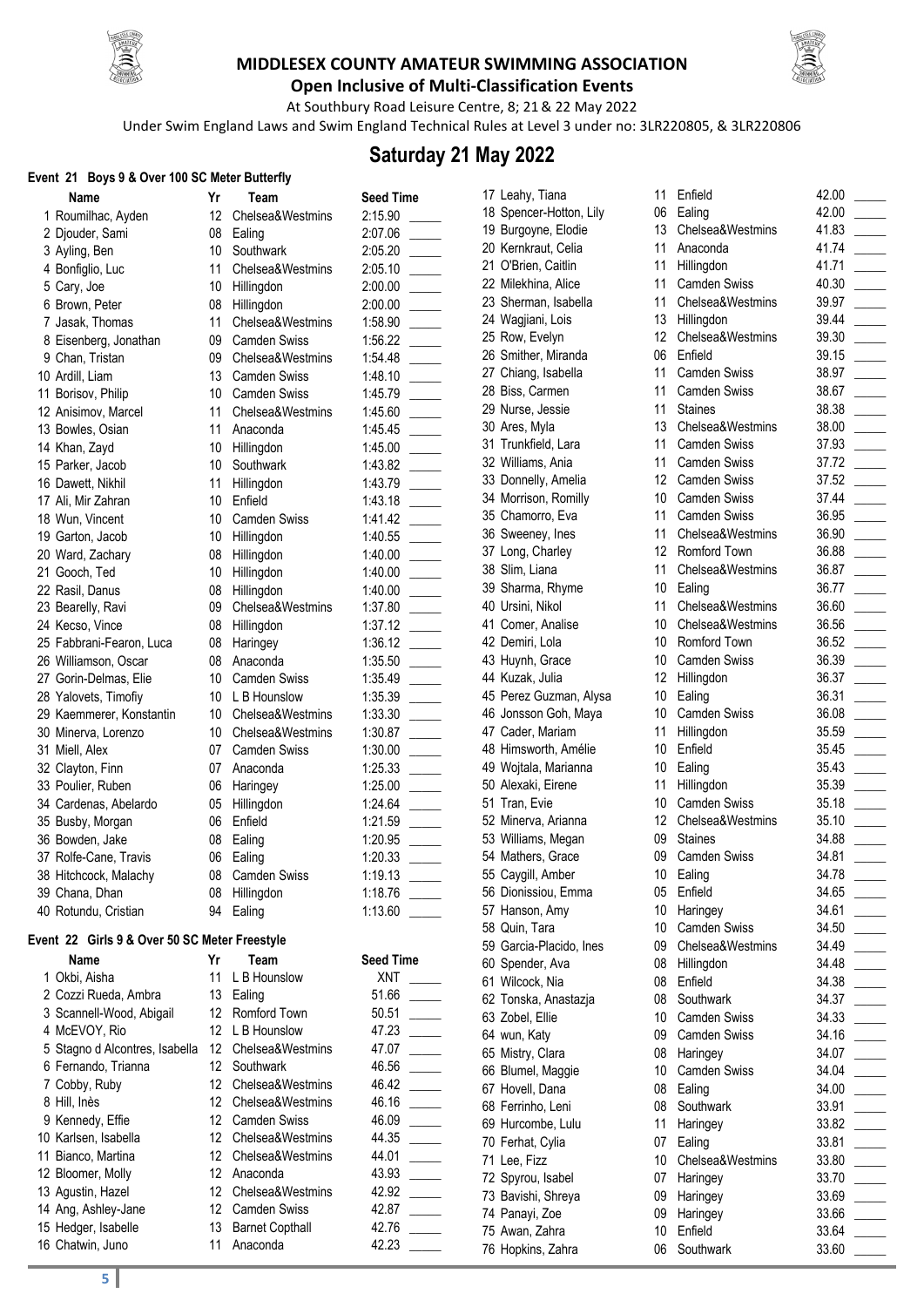



**Open Inclusive of Multi-Classification Events** At Southbury Road Leisure Centre, 8; 21& 22 May 2022

Under Swim England Laws and Swim England Technical Rules at Level 3 under no: 3LR220805, & 3LR220806

# **Saturday 21 May 2022**

#### **Event 22 ...(Girls 9 & Over 50 SC Meter Freestyle)**

| Name                                            | Yr | Team                  | <b>Seed Time</b> |
|-------------------------------------------------|----|-----------------------|------------------|
| 77 Capelan-OBrien, Eireann                      | 08 | Anaconda              | 33.56            |
| 78 Macintyre, Grace                             | 09 | Ealing                | 33.50            |
| 79 Long, Sophie                                 | 10 | Romford Town          | 33.45            |
| 80 Beenham, Daisy                               | 09 | Romford Town          | 33.37            |
| 81 Randhawa, Ishpreet                           | 08 | Hillingdon            | 33.36            |
| 82 North, Zara                                  | 11 | Chelsea&Westmins      | 33.30            |
| 83 Floriani, Isabella                           | 08 | Haringey              | 33.22            |
| 84 Trincano, Jade                               | 09 | Chelsea&Westmins      | 33.20            |
| 85 Mohamedali, Zahra                            | 08 | Hillingdon            | 33.10            |
| 86 Da Silva, Jemima                             | 11 | <b>Camden Swiss</b>   | 33.08            |
| 87 Mazer, Minnie                                | 10 | <b>Camden Swiss</b>   | 33.07            |
| 88 Colquhoun, Maia                              | 11 | Chelsea&Westmins      | 33.00            |
| 89 Lovell, Eliza                                | 07 | Ealing                | 32.95            |
| 90 Fazzani, Adriana                             | 06 | Haringey              | 32.93            |
| 91 Akarli, Mina                                 | 08 | <b>Camden Swiss</b>   | 32.90            |
| 92 Gomez-Velasco, Miranda                       | 04 | Haringey              | 32.83            |
| 93 Chiaparin, Lavinia                           | 08 | <b>Brent Dolphins</b> | 32.60            |
| 94 Owens, Poppy                                 | 07 | L B Hounslow          | 32.54            |
| 95 Gillam, Matilda                              | 07 | <b>Camden Swiss</b>   | 32.41            |
| 96 Bunimovich, Olivia                           |    | 10 Chelsea&Westmins   | 32.10            |
| 97 Naydenov, Alexia                             |    | 08 Chelsea&Westmins   | 32.00            |
| 98 Fairbairn, Khai                              | 09 | Haringey              | 32.00            |
| 99 Hovell, Tamar                                | 10 | Ealing                | 32.00            |
| 100 Botha, Lila                                 | 08 | Ealing                | 32.00            |
| 101 Golding, Mia                                | 07 | <b>Staines</b>        | 31.99            |
| 102 Ling, Maisie                                | 08 | Enfield               | 31.95            |
| 103 Moore, Yuliya                               | 07 | Southwark             | 31.90            |
| 104 O'Carroll, Emily                            |    | 05 Brent Dolphins     | 31.88            |
| 105 Wavamuno, Chantelle                         |    | 08 L B Hounslow       | 31.79            |
| 106 Maclean, Daisy                              |    | 09 Camden Swiss       | 31.72            |
| 107 Ung, Millie                                 | 09 | Southwark             | 31.52            |
| 108 Whiting, Hilda                              | 07 | Anaconda              | 31.36            |
| 109 Kowal, Bianka                               | 08 | Ealing                | 31.16            |
| 110 Jones, Rosie                                | 05 | <b>Staines</b>        | 31.00            |
| 111 Self, Daisy                                 | 08 | Ealing                | 30.96            |
| 112 Kurati, Kaltrina                            | 08 | Chelsea&Westmins      | 30.80            |
| 113 Walsh, Ruby                                 | 07 | Ealing                | 30.79            |
| 114 White, Amelie                               | 05 | <b>Camden Swiss</b>   | 30.54            |
| 115 Kc, Evanshui                                | 09 | Ealing                | 30.50            |
| 116 Wilson, Mia                                 | 07 | Ealing                | 30.08            |
| 117 Ashworth, Mieke                             | 08 | Southwark             | 29.83            |
| 118 Grzybek, Maja                               | 07 | Haringey              | 29.51            |
| Event 23 Boys 9 & Over 50 SC Meter Breaststroke |    |                       |                  |
| Name                                            | Yr | Team                  | <b>Seed Time</b> |
| 1 Djouder, Ryan                                 | 13 | Ealing                | 1:17.49          |

| ' / Capelan-OBrien, Eireann | 08                                                                                                                                                                                                                                                                                                                                                                                                                                                                                                                                                                                                                                                                                                                                                                            | Anaconda                                                                                      | 33.56                                                                                                                                                                                                                                                                                                                                                                                                                                                                       |                                                                                                                                                                                                                                            |
|-----------------------------|-------------------------------------------------------------------------------------------------------------------------------------------------------------------------------------------------------------------------------------------------------------------------------------------------------------------------------------------------------------------------------------------------------------------------------------------------------------------------------------------------------------------------------------------------------------------------------------------------------------------------------------------------------------------------------------------------------------------------------------------------------------------------------|-----------------------------------------------------------------------------------------------|-----------------------------------------------------------------------------------------------------------------------------------------------------------------------------------------------------------------------------------------------------------------------------------------------------------------------------------------------------------------------------------------------------------------------------------------------------------------------------|--------------------------------------------------------------------------------------------------------------------------------------------------------------------------------------------------------------------------------------------|
| 8 Macintyre, Grace          | 09                                                                                                                                                                                                                                                                                                                                                                                                                                                                                                                                                                                                                                                                                                                                                                            | Ealing                                                                                        | 33.50                                                                                                                                                                                                                                                                                                                                                                                                                                                                       |                                                                                                                                                                                                                                            |
| '9 Long, Sophie             | 10 <sup>°</sup>                                                                                                                                                                                                                                                                                                                                                                                                                                                                                                                                                                                                                                                                                                                                                               | Romford Town                                                                                  | 33.45                                                                                                                                                                                                                                                                                                                                                                                                                                                                       |                                                                                                                                                                                                                                            |
|                             | 09                                                                                                                                                                                                                                                                                                                                                                                                                                                                                                                                                                                                                                                                                                                                                                            | Romford Town                                                                                  | 33.37                                                                                                                                                                                                                                                                                                                                                                                                                                                                       |                                                                                                                                                                                                                                            |
|                             | 08                                                                                                                                                                                                                                                                                                                                                                                                                                                                                                                                                                                                                                                                                                                                                                            |                                                                                               | 33.36                                                                                                                                                                                                                                                                                                                                                                                                                                                                       |                                                                                                                                                                                                                                            |
| 32 North, Zara              | 11                                                                                                                                                                                                                                                                                                                                                                                                                                                                                                                                                                                                                                                                                                                                                                            | Chelsea&Westmins                                                                              | 33.30                                                                                                                                                                                                                                                                                                                                                                                                                                                                       |                                                                                                                                                                                                                                            |
|                             | 08                                                                                                                                                                                                                                                                                                                                                                                                                                                                                                                                                                                                                                                                                                                                                                            |                                                                                               | 33.22                                                                                                                                                                                                                                                                                                                                                                                                                                                                       |                                                                                                                                                                                                                                            |
|                             | 09                                                                                                                                                                                                                                                                                                                                                                                                                                                                                                                                                                                                                                                                                                                                                                            |                                                                                               |                                                                                                                                                                                                                                                                                                                                                                                                                                                                             |                                                                                                                                                                                                                                            |
|                             | 08                                                                                                                                                                                                                                                                                                                                                                                                                                                                                                                                                                                                                                                                                                                                                                            |                                                                                               |                                                                                                                                                                                                                                                                                                                                                                                                                                                                             |                                                                                                                                                                                                                                            |
|                             | 11                                                                                                                                                                                                                                                                                                                                                                                                                                                                                                                                                                                                                                                                                                                                                                            | <b>Camden Swiss</b>                                                                           |                                                                                                                                                                                                                                                                                                                                                                                                                                                                             |                                                                                                                                                                                                                                            |
|                             |                                                                                                                                                                                                                                                                                                                                                                                                                                                                                                                                                                                                                                                                                                                                                                               |                                                                                               |                                                                                                                                                                                                                                                                                                                                                                                                                                                                             |                                                                                                                                                                                                                                            |
|                             | 11                                                                                                                                                                                                                                                                                                                                                                                                                                                                                                                                                                                                                                                                                                                                                                            |                                                                                               |                                                                                                                                                                                                                                                                                                                                                                                                                                                                             |                                                                                                                                                                                                                                            |
|                             |                                                                                                                                                                                                                                                                                                                                                                                                                                                                                                                                                                                                                                                                                                                                                                               |                                                                                               |                                                                                                                                                                                                                                                                                                                                                                                                                                                                             |                                                                                                                                                                                                                                            |
|                             |                                                                                                                                                                                                                                                                                                                                                                                                                                                                                                                                                                                                                                                                                                                                                                               |                                                                                               |                                                                                                                                                                                                                                                                                                                                                                                                                                                                             |                                                                                                                                                                                                                                            |
|                             |                                                                                                                                                                                                                                                                                                                                                                                                                                                                                                                                                                                                                                                                                                                                                                               |                                                                                               |                                                                                                                                                                                                                                                                                                                                                                                                                                                                             |                                                                                                                                                                                                                                            |
|                             |                                                                                                                                                                                                                                                                                                                                                                                                                                                                                                                                                                                                                                                                                                                                                                               |                                                                                               |                                                                                                                                                                                                                                                                                                                                                                                                                                                                             |                                                                                                                                                                                                                                            |
|                             |                                                                                                                                                                                                                                                                                                                                                                                                                                                                                                                                                                                                                                                                                                                                                                               |                                                                                               |                                                                                                                                                                                                                                                                                                                                                                                                                                                                             |                                                                                                                                                                                                                                            |
|                             |                                                                                                                                                                                                                                                                                                                                                                                                                                                                                                                                                                                                                                                                                                                                                                               |                                                                                               |                                                                                                                                                                                                                                                                                                                                                                                                                                                                             |                                                                                                                                                                                                                                            |
|                             |                                                                                                                                                                                                                                                                                                                                                                                                                                                                                                                                                                                                                                                                                                                                                                               |                                                                                               |                                                                                                                                                                                                                                                                                                                                                                                                                                                                             |                                                                                                                                                                                                                                            |
|                             |                                                                                                                                                                                                                                                                                                                                                                                                                                                                                                                                                                                                                                                                                                                                                                               |                                                                                               |                                                                                                                                                                                                                                                                                                                                                                                                                                                                             |                                                                                                                                                                                                                                            |
|                             |                                                                                                                                                                                                                                                                                                                                                                                                                                                                                                                                                                                                                                                                                                                                                                               |                                                                                               |                                                                                                                                                                                                                                                                                                                                                                                                                                                                             |                                                                                                                                                                                                                                            |
|                             |                                                                                                                                                                                                                                                                                                                                                                                                                                                                                                                                                                                                                                                                                                                                                                               |                                                                                               |                                                                                                                                                                                                                                                                                                                                                                                                                                                                             |                                                                                                                                                                                                                                            |
|                             |                                                                                                                                                                                                                                                                                                                                                                                                                                                                                                                                                                                                                                                                                                                                                                               |                                                                                               |                                                                                                                                                                                                                                                                                                                                                                                                                                                                             |                                                                                                                                                                                                                                            |
|                             |                                                                                                                                                                                                                                                                                                                                                                                                                                                                                                                                                                                                                                                                                                                                                                               |                                                                                               |                                                                                                                                                                                                                                                                                                                                                                                                                                                                             |                                                                                                                                                                                                                                            |
|                             |                                                                                                                                                                                                                                                                                                                                                                                                                                                                                                                                                                                                                                                                                                                                                                               | <b>Staines</b>                                                                                |                                                                                                                                                                                                                                                                                                                                                                                                                                                                             |                                                                                                                                                                                                                                            |
|                             |                                                                                                                                                                                                                                                                                                                                                                                                                                                                                                                                                                                                                                                                                                                                                                               |                                                                                               |                                                                                                                                                                                                                                                                                                                                                                                                                                                                             |                                                                                                                                                                                                                                            |
|                             |                                                                                                                                                                                                                                                                                                                                                                                                                                                                                                                                                                                                                                                                                                                                                                               | Southwark                                                                                     |                                                                                                                                                                                                                                                                                                                                                                                                                                                                             |                                                                                                                                                                                                                                            |
|                             | 05                                                                                                                                                                                                                                                                                                                                                                                                                                                                                                                                                                                                                                                                                                                                                                            |                                                                                               |                                                                                                                                                                                                                                                                                                                                                                                                                                                                             |                                                                                                                                                                                                                                            |
|                             | 08                                                                                                                                                                                                                                                                                                                                                                                                                                                                                                                                                                                                                                                                                                                                                                            | L B Hounslow                                                                                  |                                                                                                                                                                                                                                                                                                                                                                                                                                                                             |                                                                                                                                                                                                                                            |
|                             | 09                                                                                                                                                                                                                                                                                                                                                                                                                                                                                                                                                                                                                                                                                                                                                                            | <b>Camden Swiss</b>                                                                           | 31.72                                                                                                                                                                                                                                                                                                                                                                                                                                                                       |                                                                                                                                                                                                                                            |
|                             | 09                                                                                                                                                                                                                                                                                                                                                                                                                                                                                                                                                                                                                                                                                                                                                                            | Southwark                                                                                     | 31.52                                                                                                                                                                                                                                                                                                                                                                                                                                                                       |                                                                                                                                                                                                                                            |
|                             | 07                                                                                                                                                                                                                                                                                                                                                                                                                                                                                                                                                                                                                                                                                                                                                                            | Anaconda                                                                                      |                                                                                                                                                                                                                                                                                                                                                                                                                                                                             |                                                                                                                                                                                                                                            |
|                             | 08                                                                                                                                                                                                                                                                                                                                                                                                                                                                                                                                                                                                                                                                                                                                                                            |                                                                                               | 31.16                                                                                                                                                                                                                                                                                                                                                                                                                                                                       |                                                                                                                                                                                                                                            |
|                             | 05                                                                                                                                                                                                                                                                                                                                                                                                                                                                                                                                                                                                                                                                                                                                                                            | <b>Staines</b>                                                                                | 31.00                                                                                                                                                                                                                                                                                                                                                                                                                                                                       |                                                                                                                                                                                                                                            |
|                             | 08                                                                                                                                                                                                                                                                                                                                                                                                                                                                                                                                                                                                                                                                                                                                                                            | Ealing                                                                                        | 30.96                                                                                                                                                                                                                                                                                                                                                                                                                                                                       |                                                                                                                                                                                                                                            |
|                             | 08                                                                                                                                                                                                                                                                                                                                                                                                                                                                                                                                                                                                                                                                                                                                                                            | Chelsea&Westmins                                                                              | 30.80                                                                                                                                                                                                                                                                                                                                                                                                                                                                       |                                                                                                                                                                                                                                            |
|                             | 07                                                                                                                                                                                                                                                                                                                                                                                                                                                                                                                                                                                                                                                                                                                                                                            |                                                                                               | 30.79                                                                                                                                                                                                                                                                                                                                                                                                                                                                       |                                                                                                                                                                                                                                            |
| 4 White, Amelie             | 05                                                                                                                                                                                                                                                                                                                                                                                                                                                                                                                                                                                                                                                                                                                                                                            | Camden Swiss                                                                                  | 30.54                                                                                                                                                                                                                                                                                                                                                                                                                                                                       |                                                                                                                                                                                                                                            |
| 5 Kc, Evanshui              | 09                                                                                                                                                                                                                                                                                                                                                                                                                                                                                                                                                                                                                                                                                                                                                                            | Ealing                                                                                        | 30.50                                                                                                                                                                                                                                                                                                                                                                                                                                                                       |                                                                                                                                                                                                                                            |
| 6 Wilson, Mia               |                                                                                                                                                                                                                                                                                                                                                                                                                                                                                                                                                                                                                                                                                                                                                                               |                                                                                               | 30.08                                                                                                                                                                                                                                                                                                                                                                                                                                                                       |                                                                                                                                                                                                                                            |
| 7 Ashworth, Mieke           | 08                                                                                                                                                                                                                                                                                                                                                                                                                                                                                                                                                                                                                                                                                                                                                                            | Southwark                                                                                     | 29.83                                                                                                                                                                                                                                                                                                                                                                                                                                                                       |                                                                                                                                                                                                                                            |
| 8 Grzybek, Maja             | 07                                                                                                                                                                                                                                                                                                                                                                                                                                                                                                                                                                                                                                                                                                                                                                            | Haringey                                                                                      | 29.51                                                                                                                                                                                                                                                                                                                                                                                                                                                                       |                                                                                                                                                                                                                                            |
|                             |                                                                                                                                                                                                                                                                                                                                                                                                                                                                                                                                                                                                                                                                                                                                                                               |                                                                                               |                                                                                                                                                                                                                                                                                                                                                                                                                                                                             |                                                                                                                                                                                                                                            |
| <b>Name</b>                 | Yr                                                                                                                                                                                                                                                                                                                                                                                                                                                                                                                                                                                                                                                                                                                                                                            | Team                                                                                          |                                                                                                                                                                                                                                                                                                                                                                                                                                                                             |                                                                                                                                                                                                                                            |
|                             | 13                                                                                                                                                                                                                                                                                                                                                                                                                                                                                                                                                                                                                                                                                                                                                                            |                                                                                               | 1:17.49                                                                                                                                                                                                                                                                                                                                                                                                                                                                     |                                                                                                                                                                                                                                            |
|                             |                                                                                                                                                                                                                                                                                                                                                                                                                                                                                                                                                                                                                                                                                                                                                                               | Camden Swiss                                                                                  |                                                                                                                                                                                                                                                                                                                                                                                                                                                                             |                                                                                                                                                                                                                                            |
|                             |                                                                                                                                                                                                                                                                                                                                                                                                                                                                                                                                                                                                                                                                                                                                                                               | Chelsea&Westmins                                                                              | 1:08.50                                                                                                                                                                                                                                                                                                                                                                                                                                                                     |                                                                                                                                                                                                                                            |
| 4 Malkani, Gyan             |                                                                                                                                                                                                                                                                                                                                                                                                                                                                                                                                                                                                                                                                                                                                                                               |                                                                                               | 1:06.43                                                                                                                                                                                                                                                                                                                                                                                                                                                                     |                                                                                                                                                                                                                                            |
|                             | 30 Beenham, Daisy<br>31 Randhawa, Ishpreet<br>33 Floriani, Isabella<br>34 Trincano, Jade<br>35 Mohamedali, Zahra<br>36 Da Silva, Jemima<br>37 Mazer, Minnie<br>38 Colquhoun, Maia<br>39 Lovell, Eliza<br>0 Fazzani, Adriana<br>31 Akarli, Mina<br>32 Gomez-Velasco, Miranda<br>3 Chiaparin, Lavinia<br>34 Owens, Poppy<br>35 Gillam, Matilda<br>06 Bunimovich, Olivia<br>37 Naydenov, Alexia<br>8 Fairbairn, Khai<br>99 Hovell, Tamar<br>)0 Botha, Lila<br>1 Golding, Mia<br>2 Ling, Maisie<br>3 Moore, Yuliya<br>04 O'Carroll, Emily<br>05 Wavamuno, Chantelle<br>06 Maclean, Daisy<br>7 Ung, Millie<br>08 Whiting, Hilda<br>09 Kowal, Bianka<br>0 Jones, Rosie<br>1 Self, Daisy<br>2 Kurati, Kaltrina<br>3 Walsh, Ruby<br>1 Djouder, Ryan<br>2 Tran, lan<br>3 Hipps, Cosimo | 10<br>07<br>06<br>08<br>04<br>08<br>07<br>10 <sup>°</sup><br>08<br>09<br>10<br>08<br>07<br>08 | Hillingdon<br>Haringey<br>Chelsea&Westmins<br>Hillingdon<br><b>Camden Swiss</b><br>Chelsea&Westmins<br>Ealing<br>Haringey<br><b>Camden Swiss</b><br>Haringey<br><b>Brent Dolphins</b><br>07<br>L B Hounslow<br><b>Camden Swiss</b><br>Chelsea&Westmins<br>Chelsea&Westmins<br>Haringey<br>Ealing<br>Ealing<br>Enfield<br>07<br><b>Brent Dolphins</b><br>Ealing<br>Ealing<br>07 Ealing<br>ent 23 Boys 9 & Over 50 SC Meter Breaststroke<br>Ealing<br>12<br>12<br>12 Anaconda | 33.20<br>33.10<br>33.08<br>33.07<br>33.00<br>32.95<br>32.93<br>32.90<br>32.83<br>32.60<br>32.54<br>32.41<br>32.10<br>32.00<br>32.00<br>32.00<br>32.00<br>31.99<br>31.95<br>31.90<br>31.88<br>31.79<br>31.36<br><b>Seed Time</b><br>1:09.60 |

5 Stavridis, Filippos 12 Camden Swiss 1:06.40 Ozersky, James 12 Camden Swiss 1:06.30 \_\_\_\_\_ 7 Staskus, Daniel 12 Ealing 1:02.52 8 Zobel, Josh 12 Camden Swiss 1:01.89 9 Johnson, Felix 12 Camden Swiss 1:01.48 10 Yap, Edgar 12 Chelsea&Westmins 1:00.33 11 Swash, Theo 12 Chelsea&Westmins 1:00.18 Roumilhac, Ayden 12 Chelsea&Westmins 1:00.17 \_\_\_\_\_ 13 Nowosielski, Kacper 12 Ealing 59.66 14 Hovell, Joshua 11 Ealing 59.59

|    | 16 Sarcone, M    |
|----|------------------|
|    | 17 Burden, Ma    |
|    | 18 Boukhtoucl    |
|    | 19 Guo, Lucas    |
| 20 | Zaim, Atilla     |
|    | 21 Greco, Joh    |
| 22 | Krasnodeb        |
|    | 23 Boon, Alex    |
|    | 24 Madani, Ka    |
|    | 25 Bowles, Os    |
|    | 26 Silverstone   |
|    |                  |
|    | 27 Ardill, Liam  |
|    | 28 Knight, Jac   |
|    | 29 Bartlett, Th  |
|    | 30 Bonfiglio, L  |
|    | 31 Hobbs, Har    |
| 32 | Dawett, Nik      |
| 33 | Liu, Johnny      |
| 34 | Eisenberg,       |
| 35 | Messis, Ad       |
| 36 | Parker, Jac      |
|    | 37 Cooper-Do     |
|    | 38 Sugasa, Mr    |
| 39 | Vermaat, L       |
|    |                  |
|    | 40 Ward, Zach    |
|    | 41 Guest, Finl   |
|    | 42 Smith, Teva   |
|    | 43 Anisimov, M   |
|    | 44 Borisov, Ph   |
|    | 45 Vuckovic, M   |
| 46 | Bloor, Kiera     |
|    | 47 Kecso, Zoa    |
|    | 48 Correia, Lu   |
|    | 49 O'Donnell,    |
| 50 | Zhou, John       |
|    | 51 Alfano, Filip |
|    | 52 Gooch, Teo    |
|    | 53 Chana, Dha    |
|    |                  |
|    | 54 Ayling, Ben   |
| 55 | Chan, Trist      |
| 56 | Scannell-W       |
| 57 | Garton, Jao      |
| 58 | Greenhill, 7     |
| 59 | Augustine,       |
| 60 | Ali, Mir Zah     |
| 61 | Gillam, Her      |
| 62 | Parmar, Aa       |
| 63 | Mathers, Fi      |
| 64 | Grynczel, S      |
| 65 | Miell, Alex      |
| 66 | Aleksandro       |
| 67 | Taboada, S       |
| 68 |                  |
|    | Gilpin, Tob      |
|    | 69 Quinn, Log    |
| 70 | Sze, Theo        |
|    |                  |

| 15 Jasak, Thomas           | 11              | Chelsea&Westmins    | 59.51 |  |
|----------------------------|-----------------|---------------------|-------|--|
| 16 Sarcone, Marco          | 12              | Chelsea&Westmins    | 59.00 |  |
| 17 Burden, Marcus          | 09              | Hillingdon          | 58.94 |  |
| 18 Boukhtouche, Sami       | 13              | Ealing              | 58.81 |  |
| 19 Guo, Lucas Jia He       | 11              | Enfield             | 58.00 |  |
| 20 Zaim, Atilla            | 09              | Enfield             | 57.80 |  |
| 21 Greco, Johnny           | 11              | Chelsea&Westmins    | 57.52 |  |
| 22 Krasnodebski, Alexander | 11              | Ealing              | 57.27 |  |
| 23 Boon, Alex              | 11              | Enfield             | 56.81 |  |
| 24 Madani, Karim           | 12              | Ealing              | 55.94 |  |
| 25 Bowles, Osian           | 11              | Anaconda            | 55.88 |  |
| 26 Silverstone, Sam        | 11              | Anaconda            | 55.44 |  |
| 27 Ardill, Liam            | 13              | <b>Camden Swiss</b> | 55.30 |  |
| 28 Knight, Jack Diego      | 08              | Haringey            | 54.91 |  |
| 29 Bartlett, Thomas        | 10              | Hillingdon          | 54.90 |  |
| 30 Bonfiglio, Luc          | 11              | Chelsea&Westmins    | 54.80 |  |
| 31 Hobbs, Harry            | 10              | <b>Camden Swiss</b> | 54.60 |  |
| 32 Dawett, Nikhil          | 11              | Hillingdon          | 54.39 |  |
| 33 Liu, Johnny             | 12              | Chelsea&Westmins    | 54.29 |  |
| 34 Eisenberg, Jonathan     | 09              | <b>Camden Swiss</b> | 54.09 |  |
| 35 Messis, Adam            | 12              | Ealing              | 54.03 |  |
| 36 Parker, Jacob           | 10              | Southwark           | 53.77 |  |
| 37 Cooper-Dobson, Jonathan | 07              | Enfield             | 53.37 |  |
| 38 Sugasa, Murray          | 11              | Chelsea&Westmins    | 53.20 |  |
| 39 Vermaat, Lucas          | 12              | <b>Camden Swiss</b> | 53.20 |  |
| 40 Ward, Zachary           | 08              | Hillingdon          | 53.19 |  |
| 41 Guest, Finley           | 10              | Hillingdon          | 52.93 |  |
| 42 Smith, Tevaughn         | 10 <sup>1</sup> | Enfield             | 52.78 |  |
| 43 Anisimov, Marcel        | 11              | Chelsea&Westmins    | 52.55 |  |
| 44 Borisov, Philip         | 10 <sup>1</sup> | <b>Camden Swiss</b> | 52.51 |  |
| 45 Vuckovic, Mihailo       | 12              | Ealing              | 52.49 |  |
| 46 Bloor, Kieran           | 11              | Ealing              | 52.40 |  |
| 47 Kecso, Zoard            | 10              | Hillingdon          | 51.37 |  |
| 48 Correia, Lucas          | 10              | Haringey            | 51.26 |  |
| 49 O'Donnell, Josh         | 11              | Chelsea&Westmins    | 50.45 |  |
| 50 Zhou, John              | 10              | Southwark           | 50.39 |  |
| 51 Alfano, Filippo         | 09              | <b>Camden Swiss</b> | 50.19 |  |
| 52 Gooch, Ted              | 10              | Hillingdon          | 50.15 |  |
| 53 Chana, Dhan             | 08              | Hillingdon          | 50.04 |  |
| 54 Ayling, Ben             | 10              | Southwark           | 49.70 |  |
| 55 Chan, Tristan           | 09              | Chelsea&Westmins    | 49.48 |  |
| 56 Scannell-Wood, Jack     | 09              | Romford Town        | 49.46 |  |
| 57 Garton, Jacob           | 10              | Hillingdon          | 48.93 |  |
| 58 Greenhill, Tom          | 09              | Anaconda            | 48.85 |  |
| 59 Augustine, Daniel       | 10              | Chelsea&Westmins    | 48.37 |  |
| 60 Ali, Mir Zahran         | 10              | Enfield             | 47.75 |  |
| 61 Gillam, Henry           | 10              | <b>Camden Swiss</b> | 47.49 |  |
| 62 Parmar, Aaran           | 09              | Hillingdon          | 46.40 |  |
| 63 Mathers, Finn           | 11              | <b>Camden Swiss</b> | 46.29 |  |
| 64 Grynczel, Simon         | 09              | <b>Staines</b>      | 46.07 |  |
| 65 Miell, Alex             | 07              | <b>Camden Swiss</b> | 46.00 |  |
| 66 Aleksandrov, Aleksandar | 09              | L B Hounslow        | 45.95 |  |
| 67 Taboada, Sander         | 09              | <b>Camden Swiss</b> | 45.71 |  |
| 68 Gilpin, Tobias          | 09              | Anaconda            | 45.30 |  |
| 69 Quinn, Logan            | 09              | Hillingdon          | 45.18 |  |
| 70 Sze, Theo               | 06              | Haringey            | 45.00 |  |
| 71 Manassero, Michael      | 08              | Haringey            | 44.77 |  |
| 72 Boon, Harry             | 07              | Enfield             | 44.73 |  |
| 73 Kilkenny, Lucas         | 07              | Enfield             | 44.50 |  |
| 74 Kwok, Ryan              | 10              | Ealing              | 44.20 |  |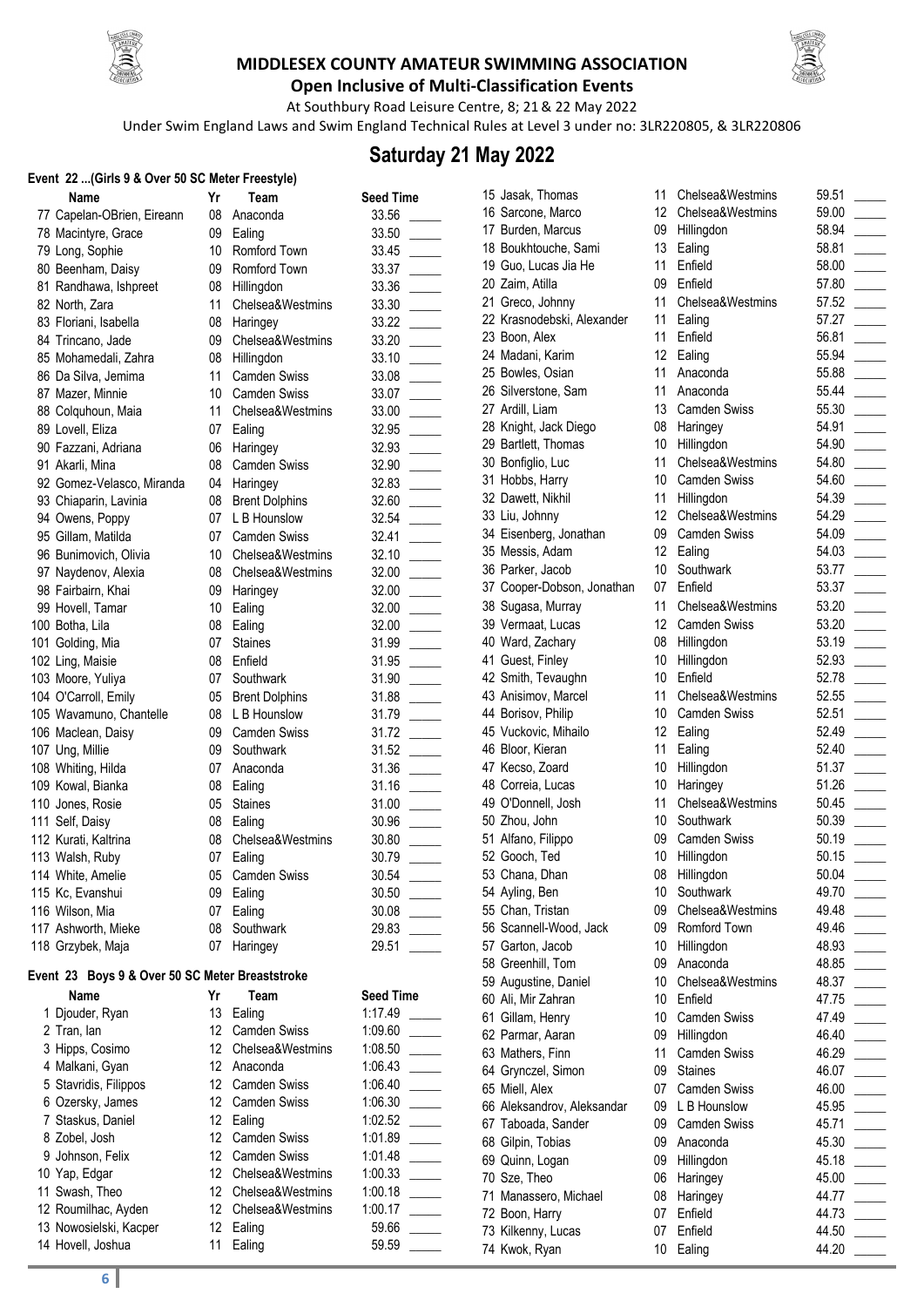



**Open Inclusive of Multi-Classification Events**

At Southbury Road Leisure Centre, 8; 21& 22 May 2022 Under Swim England Laws and Swim England Technical Rules at Level 3 under no: 3LR220805, & 3LR220806

# **Saturday 21 May 2022**

#### **Event 23 ...(Boys 9 & Over 50 SC Meter Breaststroke)**

| Name | Yr                                                                                                                                                                                                                                                                                                                                                                                                                                                                                                                                                                                                                                                                                                                                                                                                                                           | Team                                                                                   | <b>Seed Time</b>                                                                                                                                                                                                                                        |
|------|----------------------------------------------------------------------------------------------------------------------------------------------------------------------------------------------------------------------------------------------------------------------------------------------------------------------------------------------------------------------------------------------------------------------------------------------------------------------------------------------------------------------------------------------------------------------------------------------------------------------------------------------------------------------------------------------------------------------------------------------------------------------------------------------------------------------------------------------|----------------------------------------------------------------------------------------|---------------------------------------------------------------------------------------------------------------------------------------------------------------------------------------------------------------------------------------------------------|
|      | 08                                                                                                                                                                                                                                                                                                                                                                                                                                                                                                                                                                                                                                                                                                                                                                                                                                           | Anaconda                                                                               | 44.00                                                                                                                                                                                                                                                   |
|      | 08                                                                                                                                                                                                                                                                                                                                                                                                                                                                                                                                                                                                                                                                                                                                                                                                                                           | Enfield                                                                                | 44.00                                                                                                                                                                                                                                                   |
|      | 11                                                                                                                                                                                                                                                                                                                                                                                                                                                                                                                                                                                                                                                                                                                                                                                                                                           | Chelsea&Westmins                                                                       | 43.90                                                                                                                                                                                                                                                   |
|      | 11                                                                                                                                                                                                                                                                                                                                                                                                                                                                                                                                                                                                                                                                                                                                                                                                                                           | Chelsea&Westmins                                                                       | 43.86                                                                                                                                                                                                                                                   |
|      | 08                                                                                                                                                                                                                                                                                                                                                                                                                                                                                                                                                                                                                                                                                                                                                                                                                                           | <b>Camden Swiss</b>                                                                    | 43.75                                                                                                                                                                                                                                                   |
|      | 10                                                                                                                                                                                                                                                                                                                                                                                                                                                                                                                                                                                                                                                                                                                                                                                                                                           | <b>Camden Swiss</b>                                                                    | 43.50                                                                                                                                                                                                                                                   |
|      | 11                                                                                                                                                                                                                                                                                                                                                                                                                                                                                                                                                                                                                                                                                                                                                                                                                                           | Chelsea&Westmins                                                                       | 43.37                                                                                                                                                                                                                                                   |
|      | 08                                                                                                                                                                                                                                                                                                                                                                                                                                                                                                                                                                                                                                                                                                                                                                                                                                           | Enfield                                                                                | 42.85                                                                                                                                                                                                                                                   |
|      | 06                                                                                                                                                                                                                                                                                                                                                                                                                                                                                                                                                                                                                                                                                                                                                                                                                                           | Enfield                                                                                | 42.40                                                                                                                                                                                                                                                   |
|      | 08                                                                                                                                                                                                                                                                                                                                                                                                                                                                                                                                                                                                                                                                                                                                                                                                                                           | Enfield                                                                                | 42.38                                                                                                                                                                                                                                                   |
|      | 08                                                                                                                                                                                                                                                                                                                                                                                                                                                                                                                                                                                                                                                                                                                                                                                                                                           | Hillingdon                                                                             | 42.26                                                                                                                                                                                                                                                   |
|      | 10                                                                                                                                                                                                                                                                                                                                                                                                                                                                                                                                                                                                                                                                                                                                                                                                                                           | Ealing                                                                                 | 41.94                                                                                                                                                                                                                                                   |
|      | 09                                                                                                                                                                                                                                                                                                                                                                                                                                                                                                                                                                                                                                                                                                                                                                                                                                           | Romford Town                                                                           | 41.87                                                                                                                                                                                                                                                   |
|      | 09                                                                                                                                                                                                                                                                                                                                                                                                                                                                                                                                                                                                                                                                                                                                                                                                                                           | Enfield                                                                                | 41.46                                                                                                                                                                                                                                                   |
|      | 10                                                                                                                                                                                                                                                                                                                                                                                                                                                                                                                                                                                                                                                                                                                                                                                                                                           | Chelsea&Westmins                                                                       | 41.40                                                                                                                                                                                                                                                   |
|      | 10                                                                                                                                                                                                                                                                                                                                                                                                                                                                                                                                                                                                                                                                                                                                                                                                                                           | Chelsea&Westmins                                                                       | 41.36                                                                                                                                                                                                                                                   |
|      | 10                                                                                                                                                                                                                                                                                                                                                                                                                                                                                                                                                                                                                                                                                                                                                                                                                                           | Anaconda                                                                               | 41.34                                                                                                                                                                                                                                                   |
|      | 05                                                                                                                                                                                                                                                                                                                                                                                                                                                                                                                                                                                                                                                                                                                                                                                                                                           | Hillingdon                                                                             | 41.24                                                                                                                                                                                                                                                   |
|      | 07                                                                                                                                                                                                                                                                                                                                                                                                                                                                                                                                                                                                                                                                                                                                                                                                                                           | Anaconda                                                                               | 41.05                                                                                                                                                                                                                                                   |
|      | 10                                                                                                                                                                                                                                                                                                                                                                                                                                                                                                                                                                                                                                                                                                                                                                                                                                           | <b>Camden Swiss</b>                                                                    | 41.00                                                                                                                                                                                                                                                   |
|      | 08                                                                                                                                                                                                                                                                                                                                                                                                                                                                                                                                                                                                                                                                                                                                                                                                                                           | Ealing                                                                                 | 40.95                                                                                                                                                                                                                                                   |
|      | 08                                                                                                                                                                                                                                                                                                                                                                                                                                                                                                                                                                                                                                                                                                                                                                                                                                           |                                                                                        | 40.94                                                                                                                                                                                                                                                   |
|      |                                                                                                                                                                                                                                                                                                                                                                                                                                                                                                                                                                                                                                                                                                                                                                                                                                              |                                                                                        | 40.79                                                                                                                                                                                                                                                   |
|      |                                                                                                                                                                                                                                                                                                                                                                                                                                                                                                                                                                                                                                                                                                                                                                                                                                              |                                                                                        | 40.72                                                                                                                                                                                                                                                   |
|      |                                                                                                                                                                                                                                                                                                                                                                                                                                                                                                                                                                                                                                                                                                                                                                                                                                              |                                                                                        | 40.54                                                                                                                                                                                                                                                   |
|      |                                                                                                                                                                                                                                                                                                                                                                                                                                                                                                                                                                                                                                                                                                                                                                                                                                              |                                                                                        | 39.89                                                                                                                                                                                                                                                   |
|      |                                                                                                                                                                                                                                                                                                                                                                                                                                                                                                                                                                                                                                                                                                                                                                                                                                              |                                                                                        | 39.62                                                                                                                                                                                                                                                   |
|      |                                                                                                                                                                                                                                                                                                                                                                                                                                                                                                                                                                                                                                                                                                                                                                                                                                              |                                                                                        | 38.80                                                                                                                                                                                                                                                   |
|      |                                                                                                                                                                                                                                                                                                                                                                                                                                                                                                                                                                                                                                                                                                                                                                                                                                              |                                                                                        | 38.40                                                                                                                                                                                                                                                   |
|      |                                                                                                                                                                                                                                                                                                                                                                                                                                                                                                                                                                                                                                                                                                                                                                                                                                              |                                                                                        | 37.00                                                                                                                                                                                                                                                   |
|      |                                                                                                                                                                                                                                                                                                                                                                                                                                                                                                                                                                                                                                                                                                                                                                                                                                              |                                                                                        | 35.80                                                                                                                                                                                                                                                   |
|      |                                                                                                                                                                                                                                                                                                                                                                                                                                                                                                                                                                                                                                                                                                                                                                                                                                              |                                                                                        | 35.30                                                                                                                                                                                                                                                   |
|      |                                                                                                                                                                                                                                                                                                                                                                                                                                                                                                                                                                                                                                                                                                                                                                                                                                              |                                                                                        | 34.50                                                                                                                                                                                                                                                   |
|      |                                                                                                                                                                                                                                                                                                                                                                                                                                                                                                                                                                                                                                                                                                                                                                                                                                              |                                                                                        | 33.90                                                                                                                                                                                                                                                   |
|      |                                                                                                                                                                                                                                                                                                                                                                                                                                                                                                                                                                                                                                                                                                                                                                                                                                              |                                                                                        | 33.68                                                                                                                                                                                                                                                   |
|      |                                                                                                                                                                                                                                                                                                                                                                                                                                                                                                                                                                                                                                                                                                                                                                                                                                              |                                                                                        | 32.80                                                                                                                                                                                                                                                   |
|      |                                                                                                                                                                                                                                                                                                                                                                                                                                                                                                                                                                                                                                                                                                                                                                                                                                              |                                                                                        | 32.53                                                                                                                                                                                                                                                   |
|      | 75 Williamson, Oscar<br>76 Kwong, Terrence<br>77 Eler, Kaplan<br>78 Venuti, Nicolas<br>79 Hitchcock, Malachy<br>80 Gorin-Delmas, Elie<br>81 Ares, Michael<br>82 Nakrani, Aryan<br>83 Busby, Morgan<br>84 Ali, David<br>85 Rasil, Danus<br>86 Frainer-Law, Leon<br>87 Muratoglu, Baris<br>88 Hurdoyal, Renesh<br>89 Minerva, Lorenzo<br>90 Kaemmerer, Konstantin<br>91 Calver, Sebastian<br>92 Cardenas, Abelardo<br>93 Clayton, Finn<br>94 Wun, Vincent<br>95 Bowden, Jake<br>96 Jervis, Matthew<br>97 Kumar, Kartik<br>98 Copliting, Jp<br>99 Howard, Jesse<br>100 Gill, Davi<br>101 Alvarado, Sam<br>102 Canameti, Flavio<br>103 Fabbrani-Fearon, Luca<br>104 Routier, Elliott<br>105 Das, Arun<br>106 Waters, Dominic<br>107 Remington, Alastair<br>108 Howard, Sam<br>109 Rogers, Charlie<br>110 Ashworth, Finn<br>111 Rotundu, Cristian | 09<br>07<br>10<br>08<br>09<br>06<br>08<br>05<br>08<br>94<br>06<br>07<br>07<br>05<br>94 | Ealing<br>Hillingdon<br>Chelsea&Westmins<br>Romford Town<br>Enfield<br><b>Camden Swiss</b><br><b>Brent Dolphins</b><br>Haringey<br><b>Brent Dolphins</b><br>Chelsea&Westmins<br>Ealing<br>Ealing<br>Romford Town<br>Romford Town<br>Southwark<br>Ealing |

| ٢                        | Team                  | <b>Seed Time</b> |  |
|--------------------------|-----------------------|------------------|--|
| 3                        | Anaconda              | 44.00            |  |
| 3                        | Enfield               | 44.00            |  |
| 1                        | Chelsea&Westmins      | 43.90            |  |
| 1                        | Chelsea&Westmins      | 43.86            |  |
| 3                        | <b>Camden Swiss</b>   | 43.75            |  |
| C                        | <b>Camden Swiss</b>   | 43.50            |  |
| 1                        | Chelsea&Westmins      | 43.37            |  |
| 3                        | Enfield               | 42.85            |  |
| ĉ                        | Enfield               | 42.40            |  |
| 3                        | Enfield               | 42.38            |  |
| 3                        | Hillingdon            | 42.26            |  |
| J                        | Ealing                | 41.94            |  |
| 9                        | Romford Town          | 41.87            |  |
| 9                        | Enfield               | 41.46            |  |
| C                        | Chelsea&Westmins      | 41.40            |  |
| C                        | Chelsea&Westmins      | 41.36            |  |
| C                        | Anaconda              | 41.34            |  |
| 5                        | Hillingdon            | 41.24            |  |
| $\overline{\mathcal{L}}$ | Anaconda              | 41.05            |  |
| ງ                        | <b>Camden Swiss</b>   | 41.00            |  |
| 3                        | Ealing                | 40.95            |  |
| 3                        | Ealing                | 40.94            |  |
| 9                        | Hillingdon            | 40.79            |  |
| $\overline{1}$           | Chelsea&Westmins      | 40.72            |  |
| C                        | Romford Town          | 40.54            |  |
| 3                        | Enfield               | 39.89            |  |
| €                        | <b>Camden Swiss</b>   | 39.62            |  |
| ĉ                        | <b>Brent Dolphins</b> | 38.80            |  |
| 3                        | Haringey              | 38.40            |  |
| 5                        | <b>Brent Dolphins</b> | 37.00            |  |
| 3                        | Chelsea&Westmins      | 35.80            |  |
| 1                        | Ealing                | 35.30            |  |
| ĉ                        | Ealing                | 34.50            |  |
| 7                        | Romford Town          | 33.90            |  |
| $\overline{\phantom{a}}$ | Romford Town          | 33.68            |  |
| 5                        | Southwark             | 32.80            |  |
| 1                        | Ealing                | 32.53            |  |
|                          |                       |                  |  |

#### **Event 24 Girls 9 & Over 200 SC Meter Backstroke**

| <b>Name</b>           | Yr | Team                   | <b>Seed Time</b> |  |
|-----------------------|----|------------------------|------------------|--|
| 1 Wagjiani, Lois      | 13 | Hillingdon             | 3:45.78          |  |
| 2 Burgoyne, Elodie    | 13 | Chelsea&Westmins       | 3:42.68          |  |
| 3 Row, Evelyn         | 12 | Chelsea&Westmins       | 3:42.23          |  |
| 4 Hedger, Isabelle    | 13 | <b>Barnet Copthall</b> | 3:42.00          |  |
| 5 Ang, Ashley-Jane    | 12 | Camden Swiss           | 3:40.40          |  |
| 6 O'Brien, Caitlin    | 11 | Hillingdon             | 3:39.98          |  |
| 7 Karlsen, Isabella   | 12 | Chelsea&Westmins       | 3:35.70          |  |
| 8 Perryman, Imogen    | 12 | Chelsea&Westmins       | 3:34.30          |  |
| 9 Porter, Eleanor     | 11 | <b>Camden Swiss</b>    | 3:32.91          |  |
| 10 Koelsch, Nina      | 10 | <b>Camden Swiss</b>    | 3:30.60          |  |
| 11 Nurse, Jessie      | 11 | <b>Staines</b>         | 3:30.00          |  |
| 12 Mathers, Grace     | 09 | <b>Camden Swiss</b>    | 3:28.35          |  |
| 13 Hill, Inès         | 12 | Chelsea&Westmins       | 3:27.90          |  |
| 14 Harris, Clementine | 11 | Chelsea&Westmins       | 3:26.60          |  |
| 15 Radomska, Nikola   | 10 | Hillingdon             | 3:22.97          |  |
| 16 Latkowska, Livia   | 10 | Chelsea&Westmins       | 3:20.70          |  |
| 17 Minerva, Arianna   | 12 | Chelsea&Westmins       | 3:20.50          |  |
| 18 Perkins, Greta     | 09 | Ealing                 | 3:19.35          |  |
| 19 Quin, Tara         | 10 | <b>Camden Swiss</b>    | 3:18.88          |  |
|                       |    |                        |                  |  |

20 Ingram, Anna 11 Ealing 3:17.91

21 Kastelic, Aurelia **09** Chelsea&Westmins 3:17.77 Frankopan, Tekla 09 Chelsea&Westmins 3:17.10 \_\_\_\_\_ 23 Tran, Evie 10 Camden Swiss 3:16.75 24 Sweeney, Ines 11 Chelsea&Westmins 3:16.10 25 Chiang, Isabella 11 Camden Swiss 3:15.30 26 Lee, Fizz 10 Chelsea&Westmins 3:15.10 Spender, Ava 08 Hillingdon 3:15.00 \_\_\_\_\_ 28 Williams, Megan 09 Staines 3:15.00 29 Zobel, Ellie 10 Camden Swiss 3:14.49 Dyakonyuk, Vasi 10 Chelsea&Westmins 3:13.57 \_\_\_\_\_ 31 Bilici, Dilara 09 Haringey 3:12.52 32 Ares, Myla 13 Chelsea&Westmins 3:12.40 33 Alexaki, Eirene 11 Hillingdon 3:12.18 34 Bunimovich, Olivia 10 Chelsea&Westmins 3:11.54 Colquhoun, Maia 11 Chelsea&Westmins 3:11.52 \_\_\_\_\_ Lemaitre, Juliette 08 Camden Swiss 3:11.43 \_\_\_\_\_ 37 Morrison, Nessie 10 Camden Swiss 3:10.12 38 Donnelly, Amelia 12 Camden Swiss 3:06.48 39 Mistry, Clara **08 Haringey** 3:05.39 40 Floriani, Isabella 08 Haringey 3:05.00 41 Caygill, Amber 10 Ealing 3:04.70 42 North, Zara 11 Chelsea&Westmins 3:03.30 43 Wilson, Hannah 07 Hillingdon 3:03.21 44 Shah, Sierra **09 Hillingdon** 3:02.95 45 Skinner, Lottie **3:02.80** 08 Haringey 3:02.80 46 Spencer-Hotton, Lily 06 Ealing 3:02.00 47 Bavishi, Shreya 09 Haringey 2:59.28 48 Maclean, Daisy **09 Camden Swiss** 2:58.13 49 Fazzani, Adriana Haringey 2:58.00 50 Gillam, Matilda **07** Camden Swiss 2:57.68 Mohamedali, Zahra 08 Hillingdon 2:57.11 \_\_\_\_\_ Trincano, Jade 09 Chelsea&Westmins 2:56.80 \_\_\_\_\_ 53 Nanassy, Melinda  $12.56.01$  Golding, Mia 07 Staines 2:55.46 \_\_\_\_\_ 55 Kennedy, Marina 10 Camden Swiss 2:54.67 56 Dixon, Sophia 10 Romford Town 2:54.46 57 Beenham, Daisy 09 Romford Town 2:54.15 Whiting, Hilda 07 Anaconda 2:53.24 \_\_\_\_\_ 59 Randhawa, Ishpreet 08 Hillingdon 2:52.75

### **Event 25 Boys 11 & Over 1500 SC Meter Freestyle**

| Name                 | Yr | Team                | <b>Seed Time</b> |
|----------------------|----|---------------------|------------------|
| 1 Quinn, Logan       | 09 | Hillingdon          | 23:00.00         |
| 2 Toth, Kristof      | 09 | Hillingdon          | 23:00.00         |
| 3 Minerva, Lorenzo   | 10 | Chelsea&Westmins    | 23:00.00         |
| 4 Awan, Rayan        | 09 | Enfield             | 22:53.24         |
| 5 Bearelly, Ravi     | 09 | Chelsea&Westmins    | 22:45.50         |
| 6 Hanks, Dylan       | 09 | Enfield             | 22:44.56         |
| 7 Venuti, Nicolas    | 11 | Chelsea&Westmins    | 22:40.50         |
| 8 Muratoglu, Baris   | 09 | Romford Town        | 22:33.18         |
| 9 Tatanov, Zdravko   | 09 | Enfield             | 22:00.00         |
| 10 Gholami, Jason    | 09 | <b>Camden Swiss</b> | 21:30.45         |
| 11 Lawrie, Jack      | 08 | Enfield             | 20:30.00         |
| 12 Pytlowany, Hubert | 08 | Ealing              | 20:15.00         |
| 13 Pryce-Jones, Luke | 10 | Chelsea&Westmins    | 20:09.50         |
| 14 Pasheli, Sapir    | 08 | <b>Camden Swiss</b> | 19:50.70         |
| 15 Howard, Sam       | 07 | Romford Town        | 19:44.65         |
| 16 Lead, George      | 04 | Enfield             | 19:00.00         |
|                      |    |                     |                  |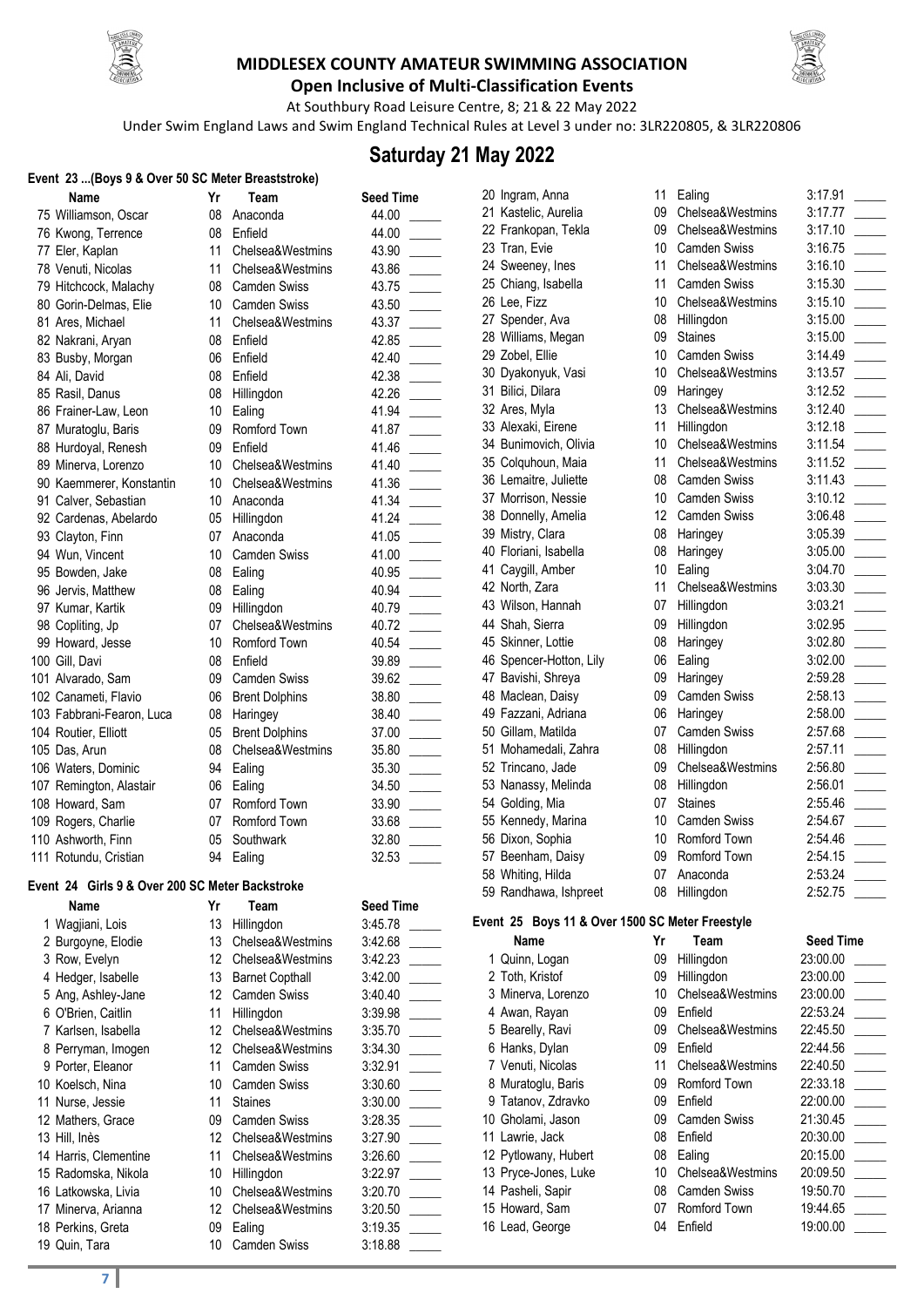



**Open Inclusive of Multi-Classification Events** At Southbury Road Leisure Centre, 8; 21& 22 May 2022

Under Swim England Laws and Swim England Technical Rules at Level 3 under no: 3LR220805, & 3LR220806

## **Saturday 21 May 2022**

### **Session 4: Warm Up 16:15; Start 17:15**

| vent 26 Girls 9 & Over 200 SC Meter Breaststroke: |          |                                      |                    |
|---------------------------------------------------|----------|--------------------------------------|--------------------|
| Name                                              | Yr       | Team                                 | <b>Seed Time</b>   |
| 1 Nurse, Jessie                                   | 11       | <b>Staines</b>                       | 4:35.56            |
| 2 Cobby, Ruby                                     | 12       | Chelsea&Westmins                     | 4:35.00            |
| 3 Karlsen, Isabella                               | 12       | Chelsea&Westmins                     | 4:30.60            |
| 4 Silbery, River                                  | 12       | <b>Staines</b>                       | 4:30.00            |
| 5 O'Brien, Caitlin                                | 11       | Hillingdon                           | 4:26.86            |
| 6 Beer, Mayu                                      | 12       | <b>Camden Swiss</b>                  | 4:26.10            |
| 7 Ralph Sargent, Elizabeth                        | 11       | Chelsea&Westmins                     | 4:20.50            |
| 8 Pedraza-Eguia, Ane                              | 10       | Haringey                             | 4:20.00            |
| 9 Jones, Rannie                                   | 10       | Haringey                             | 4:17.81            |
| 10 Ang, Ashley-Jane                               | 12       | <b>Camden Swiss</b>                  | 4:16.90            |
| 11 Niotakis, Zoe                                  | 12       | <b>Camden Swiss</b>                  | 4:15.80            |
| 12 Perryman, Imogen                               | 12       | Chelsea&Westmins                     | 4:13.70            |
| 13 Himsworth, Amélie                              | 10       | Enfield                              | 4:11.86            |
| 14 Latkowska, Livia                               | 10       | Chelsea&Westmins                     | 4:08.50            |
| 15 Row, Evelyn                                    | 12       | Chelsea&Westmins                     | 4:05.95            |
| 16 Milekhina, Alice                               | 11       | <b>Camden Swiss</b>                  | 4:05.30            |
| 17 Kirk, Annabelle                                | 10       | Romford Town                         | 4:01.95            |
| 18 Williams, Ania                                 | 11       | <b>Camden Swiss</b>                  | 4:01.60            |
| 19 Hurcombe, Lulu                                 | 11       | Haringey                             | 4:00.56            |
| 20 Fernando, Kiarra                               | 10       | Southwark                            | 4:00.39            |
| 21 Tsirides Enaholo, Danae                        | 11       | <b>Camden Swiss</b>                  | 4:00.01            |
| 22 Huynh, Grace                                   | 10       | Camden Swiss                         | 3:56.78            |
| 23 Fitzhardinge, Maya                             | 11       | <b>Camden Swiss</b>                  | 3:56.75            |
| 24 Guyver, Gracie                                 | 10       | Camden Swiss                         | 3:56.20            |
| 25 Porter, Eleanor                                | 11       | Camden Swiss                         | 3:55.45            |
| 26 Radomska, Nikola                               | 10       | Hillingdon                           | 3:55.00            |
| 27 Ares, Myla                                     | 13       | Chelsea&Westmins                     | 3:54.39            |
| 28 Phillips, Olivia                               | 10       | Enfield                              | 3:54.24            |
| 29 Slim, Liana                                    | 11       | Chelsea&Westmins                     | 3:53.85            |
| 30 Shah, Sierra                                   | 09       | Hillingdon                           | 3:53.62            |
| 31 Dugdale, Isabella                              | 11       | Enfield                              | 3:52.98            |
| 32 Ellis, Saoirse                                 | 10       | Haringey                             | 3:52.89            |
| 33 Trunkfield, Lara                               | 11       | <b>Camden Swiss</b>                  | 3:52.40            |
| 34 Laaouiti, Sara                                 | 09<br>11 | Chelsea&Westmins<br>Chelsea&Westmins | 3:51.87            |
| 35 Ursini, Nikol                                  | 13       |                                      | 3:50.60            |
| 36 Wagjiani, Lois<br>37 Comer, Analise            | 10       | Hillingdon<br>Chelsea&Westmins       | 3:50.00<br>3:49.54 |
| 38 Bartlett, Abigail                              | 08       |                                      | 3:48.95            |
| 39 Van't Hoogerhuijs, Tallulah                    | 10       | Hillingdon<br><b>Staines</b>         | 3:48.50            |
| 40 Sherman, Isabella                              | 11       | Chelsea&Westmins                     | 3:47.11            |
| 41 Mellett, Chloe                                 | 09       | Hillingdon                           | 3:46.22            |
| 42 Barnard, Charlotte                             | 10       | <b>Camden Swiss</b>                  | 3:46.02            |
| 43 Harris, Clementine                             | 11       | Chelsea&Westmins                     | 3:45.29            |
| 44 Bilici, Dilara                                 | 09       | Haringey                             | 3:44.82            |
| 45 Perkins, Greta                                 | 09       | Ealing                               | 3:43.26            |
| 46 Long, Charley                                  | 12       | Romford Town                         | 3:42.94            |
| 47 Reindorf Asamoah-Dan, Vict                     | 10       | <b>Camden Swiss</b>                  | 3:42.26            |
| 48 Mathers, Grace                                 | 09       | <b>Camden Swiss</b>                  | 3:42.12            |
| 49 Koelsch, Nina                                  | 10       | <b>Camden Swiss</b>                  | 3:40.70            |
| 50 Blumel, Maggie                                 | 10       | <b>Camden Swiss</b>                  | 3:40.63            |
| 51 Hovell, Dana                                   | 08       | Ealing                               | 3:39.23            |
| 52 Kastelic, Aurelia                              | 09       | Chelsea&Westmins                     | 3:39.13            |
| 53 Chiang, Isabella                               | 11       | <b>Camden Swiss</b>                  | 3:38.92            |
| 54 Donnelly, Amelia                               | 12       | <b>Camden Swiss</b>                  | 3:38.47            |
| 55 Frankopan, Tekla                               | 09       | Chelsea&Westmins                     | 3:35.78            |
| 56 Ferrinho, Leni                                 | 08       | Southwark                            | 3:35.52            |
| 57 Mazer, Minnie                                  | 10       | Camden Swiss                         | 3:35.10            |
|                                                   |          |                                      |                    |

| 11<br>Chelsea&Westmins<br>3:33.93<br>58 Colquhoun, Maia<br>59 Akarli, Mina<br>08<br><b>Camden Swiss</b><br>3:32.29<br>60 Quin, Tara<br>10 <sup>1</sup><br><b>Camden Swiss</b><br>3:31.32<br>61 Morrison, Romilly<br>10 <sup>1</sup><br><b>Camden Swiss</b><br>3:31.27<br>62 Woodhouse, Christie<br>11<br>Hillingdon<br>3:29.98<br>10 <sup>°</sup><br>Chelsea&Westmins<br>63 Dyakonyuk, Vasi<br>3:29.30<br>64 Chamorro, Eva<br>11<br><b>Camden Swiss</b><br>3:25.64<br>65 Mohamedali, Zahra<br>Hillingdon<br>3:23.84<br>08<br>Camden Swiss<br>10<br>66 Ruzzaman, Ruby<br>3:21.51<br>67 Mackintosh, Dudu<br>09<br>Chelsea&Westmins<br>3:20.27<br>07<br>Southwark<br>68 Moore, Yuliya<br>3:18.06<br>69 Naydenov, Alexia<br>08<br>Chelsea&Westmins<br>3:13.40<br>70 Capelan-OBrien, Eireann<br>08<br>Anaconda<br>3:10.21<br>71 Kowal, Bianka<br>3:08.30<br>08<br>Ealing<br>72 Long, Sophie<br>10<br>Romford Town<br>3:05.70<br>73 Lee, Fizz<br>10 <sup>°</sup><br>Chelsea&Westmins<br>3:05.50<br>07<br>Romford Town<br>74 Morter, Aida<br>3:00.71<br>75 Gomez De Mebrillera, Sophia 08<br><b>Camden Swiss</b><br>2:58.40<br>76 Jones, Rosie<br><b>Staines</b><br>2:56.75<br>05<br>Event 27 Boys 9 & Over 100 SC Meter Backstroke<br>Yr<br><b>Seed Time</b><br>Name<br>Team<br>12<br>1 Tran, lan<br>2:10.80<br><b>Camden Swiss</b><br>2 Skeggs, Christopher<br>12<br>Chelsea&Westmins<br>2:08.10<br>3 Roumilhac, Ayden<br>12<br>Chelsea&Westmins<br>1:58.40<br>4 Stavridis, Filippos<br>12 <sup>°</sup><br><b>Camden Swiss</b><br>1:58.40<br>5 Ozersky, James<br>12 <sup>°</sup><br><b>Camden Swiss</b><br>1:58.30<br>6 Johnson, Felix<br>12<br><b>Camden Swiss</b><br>1:56.43<br>12<br>Chelsea&Westmins<br>7 Aljabary, Omar<br>1:55.98<br>12<br>8 Yap, Edgar<br>Chelsea&Westmins<br>1:55.31<br>12 <sup>°</sup><br>9 Swash, Theo<br>Chelsea&Westmins<br>1:53.90<br>11<br>10 Boon, Alex<br>1:53.84<br>Enfield<br>Chelsea&Westmins<br>11 Jasak, Thomas<br>11<br>1:52.50<br>12 Madani, Karim<br>12 <sup>°</sup><br>Ealing<br>1:48.79<br>13 Burden, Marcus<br>09<br>Hillingdon<br>1:48.00<br>14 Bartlett, Thomas<br>10<br>Hillingdon<br>1:45.49<br>15 Knight, Jack Diego<br>Haringey<br>1:45.16<br>08<br>Camden Swiss<br>16 Veitch, Kai<br>10 <sup>°</sup><br>1:45.05<br>11<br>Chelsea&Westmins<br>1:44.53<br>17 O'Donnell, Josh |
|-------------------------------------------------------------------------------------------------------------------------------------------------------------------------------------------------------------------------------------------------------------------------------------------------------------------------------------------------------------------------------------------------------------------------------------------------------------------------------------------------------------------------------------------------------------------------------------------------------------------------------------------------------------------------------------------------------------------------------------------------------------------------------------------------------------------------------------------------------------------------------------------------------------------------------------------------------------------------------------------------------------------------------------------------------------------------------------------------------------------------------------------------------------------------------------------------------------------------------------------------------------------------------------------------------------------------------------------------------------------------------------------------------------------------------------------------------------------------------------------------------------------------------------------------------------------------------------------------------------------------------------------------------------------------------------------------------------------------------------------------------------------------------------------------------------------------------------------------------------------------------------------------------------------------------------------------------------------------------------------------------------------------------------------------------------------------------------------------------------------------------------------------------------------------------------------------------------------------------------------------------------------------------------------------------------------------|
|                                                                                                                                                                                                                                                                                                                                                                                                                                                                                                                                                                                                                                                                                                                                                                                                                                                                                                                                                                                                                                                                                                                                                                                                                                                                                                                                                                                                                                                                                                                                                                                                                                                                                                                                                                                                                                                                                                                                                                                                                                                                                                                                                                                                                                                                                                                         |
|                                                                                                                                                                                                                                                                                                                                                                                                                                                                                                                                                                                                                                                                                                                                                                                                                                                                                                                                                                                                                                                                                                                                                                                                                                                                                                                                                                                                                                                                                                                                                                                                                                                                                                                                                                                                                                                                                                                                                                                                                                                                                                                                                                                                                                                                                                                         |
|                                                                                                                                                                                                                                                                                                                                                                                                                                                                                                                                                                                                                                                                                                                                                                                                                                                                                                                                                                                                                                                                                                                                                                                                                                                                                                                                                                                                                                                                                                                                                                                                                                                                                                                                                                                                                                                                                                                                                                                                                                                                                                                                                                                                                                                                                                                         |
|                                                                                                                                                                                                                                                                                                                                                                                                                                                                                                                                                                                                                                                                                                                                                                                                                                                                                                                                                                                                                                                                                                                                                                                                                                                                                                                                                                                                                                                                                                                                                                                                                                                                                                                                                                                                                                                                                                                                                                                                                                                                                                                                                                                                                                                                                                                         |
|                                                                                                                                                                                                                                                                                                                                                                                                                                                                                                                                                                                                                                                                                                                                                                                                                                                                                                                                                                                                                                                                                                                                                                                                                                                                                                                                                                                                                                                                                                                                                                                                                                                                                                                                                                                                                                                                                                                                                                                                                                                                                                                                                                                                                                                                                                                         |
|                                                                                                                                                                                                                                                                                                                                                                                                                                                                                                                                                                                                                                                                                                                                                                                                                                                                                                                                                                                                                                                                                                                                                                                                                                                                                                                                                                                                                                                                                                                                                                                                                                                                                                                                                                                                                                                                                                                                                                                                                                                                                                                                                                                                                                                                                                                         |
|                                                                                                                                                                                                                                                                                                                                                                                                                                                                                                                                                                                                                                                                                                                                                                                                                                                                                                                                                                                                                                                                                                                                                                                                                                                                                                                                                                                                                                                                                                                                                                                                                                                                                                                                                                                                                                                                                                                                                                                                                                                                                                                                                                                                                                                                                                                         |
|                                                                                                                                                                                                                                                                                                                                                                                                                                                                                                                                                                                                                                                                                                                                                                                                                                                                                                                                                                                                                                                                                                                                                                                                                                                                                                                                                                                                                                                                                                                                                                                                                                                                                                                                                                                                                                                                                                                                                                                                                                                                                                                                                                                                                                                                                                                         |
|                                                                                                                                                                                                                                                                                                                                                                                                                                                                                                                                                                                                                                                                                                                                                                                                                                                                                                                                                                                                                                                                                                                                                                                                                                                                                                                                                                                                                                                                                                                                                                                                                                                                                                                                                                                                                                                                                                                                                                                                                                                                                                                                                                                                                                                                                                                         |
|                                                                                                                                                                                                                                                                                                                                                                                                                                                                                                                                                                                                                                                                                                                                                                                                                                                                                                                                                                                                                                                                                                                                                                                                                                                                                                                                                                                                                                                                                                                                                                                                                                                                                                                                                                                                                                                                                                                                                                                                                                                                                                                                                                                                                                                                                                                         |
|                                                                                                                                                                                                                                                                                                                                                                                                                                                                                                                                                                                                                                                                                                                                                                                                                                                                                                                                                                                                                                                                                                                                                                                                                                                                                                                                                                                                                                                                                                                                                                                                                                                                                                                                                                                                                                                                                                                                                                                                                                                                                                                                                                                                                                                                                                                         |
|                                                                                                                                                                                                                                                                                                                                                                                                                                                                                                                                                                                                                                                                                                                                                                                                                                                                                                                                                                                                                                                                                                                                                                                                                                                                                                                                                                                                                                                                                                                                                                                                                                                                                                                                                                                                                                                                                                                                                                                                                                                                                                                                                                                                                                                                                                                         |
|                                                                                                                                                                                                                                                                                                                                                                                                                                                                                                                                                                                                                                                                                                                                                                                                                                                                                                                                                                                                                                                                                                                                                                                                                                                                                                                                                                                                                                                                                                                                                                                                                                                                                                                                                                                                                                                                                                                                                                                                                                                                                                                                                                                                                                                                                                                         |
|                                                                                                                                                                                                                                                                                                                                                                                                                                                                                                                                                                                                                                                                                                                                                                                                                                                                                                                                                                                                                                                                                                                                                                                                                                                                                                                                                                                                                                                                                                                                                                                                                                                                                                                                                                                                                                                                                                                                                                                                                                                                                                                                                                                                                                                                                                                         |
|                                                                                                                                                                                                                                                                                                                                                                                                                                                                                                                                                                                                                                                                                                                                                                                                                                                                                                                                                                                                                                                                                                                                                                                                                                                                                                                                                                                                                                                                                                                                                                                                                                                                                                                                                                                                                                                                                                                                                                                                                                                                                                                                                                                                                                                                                                                         |
|                                                                                                                                                                                                                                                                                                                                                                                                                                                                                                                                                                                                                                                                                                                                                                                                                                                                                                                                                                                                                                                                                                                                                                                                                                                                                                                                                                                                                                                                                                                                                                                                                                                                                                                                                                                                                                                                                                                                                                                                                                                                                                                                                                                                                                                                                                                         |
|                                                                                                                                                                                                                                                                                                                                                                                                                                                                                                                                                                                                                                                                                                                                                                                                                                                                                                                                                                                                                                                                                                                                                                                                                                                                                                                                                                                                                                                                                                                                                                                                                                                                                                                                                                                                                                                                                                                                                                                                                                                                                                                                                                                                                                                                                                                         |
|                                                                                                                                                                                                                                                                                                                                                                                                                                                                                                                                                                                                                                                                                                                                                                                                                                                                                                                                                                                                                                                                                                                                                                                                                                                                                                                                                                                                                                                                                                                                                                                                                                                                                                                                                                                                                                                                                                                                                                                                                                                                                                                                                                                                                                                                                                                         |
|                                                                                                                                                                                                                                                                                                                                                                                                                                                                                                                                                                                                                                                                                                                                                                                                                                                                                                                                                                                                                                                                                                                                                                                                                                                                                                                                                                                                                                                                                                                                                                                                                                                                                                                                                                                                                                                                                                                                                                                                                                                                                                                                                                                                                                                                                                                         |
|                                                                                                                                                                                                                                                                                                                                                                                                                                                                                                                                                                                                                                                                                                                                                                                                                                                                                                                                                                                                                                                                                                                                                                                                                                                                                                                                                                                                                                                                                                                                                                                                                                                                                                                                                                                                                                                                                                                                                                                                                                                                                                                                                                                                                                                                                                                         |
|                                                                                                                                                                                                                                                                                                                                                                                                                                                                                                                                                                                                                                                                                                                                                                                                                                                                                                                                                                                                                                                                                                                                                                                                                                                                                                                                                                                                                                                                                                                                                                                                                                                                                                                                                                                                                                                                                                                                                                                                                                                                                                                                                                                                                                                                                                                         |
|                                                                                                                                                                                                                                                                                                                                                                                                                                                                                                                                                                                                                                                                                                                                                                                                                                                                                                                                                                                                                                                                                                                                                                                                                                                                                                                                                                                                                                                                                                                                                                                                                                                                                                                                                                                                                                                                                                                                                                                                                                                                                                                                                                                                                                                                                                                         |
|                                                                                                                                                                                                                                                                                                                                                                                                                                                                                                                                                                                                                                                                                                                                                                                                                                                                                                                                                                                                                                                                                                                                                                                                                                                                                                                                                                                                                                                                                                                                                                                                                                                                                                                                                                                                                                                                                                                                                                                                                                                                                                                                                                                                                                                                                                                         |
|                                                                                                                                                                                                                                                                                                                                                                                                                                                                                                                                                                                                                                                                                                                                                                                                                                                                                                                                                                                                                                                                                                                                                                                                                                                                                                                                                                                                                                                                                                                                                                                                                                                                                                                                                                                                                                                                                                                                                                                                                                                                                                                                                                                                                                                                                                                         |
|                                                                                                                                                                                                                                                                                                                                                                                                                                                                                                                                                                                                                                                                                                                                                                                                                                                                                                                                                                                                                                                                                                                                                                                                                                                                                                                                                                                                                                                                                                                                                                                                                                                                                                                                                                                                                                                                                                                                                                                                                                                                                                                                                                                                                                                                                                                         |
|                                                                                                                                                                                                                                                                                                                                                                                                                                                                                                                                                                                                                                                                                                                                                                                                                                                                                                                                                                                                                                                                                                                                                                                                                                                                                                                                                                                                                                                                                                                                                                                                                                                                                                                                                                                                                                                                                                                                                                                                                                                                                                                                                                                                                                                                                                                         |
|                                                                                                                                                                                                                                                                                                                                                                                                                                                                                                                                                                                                                                                                                                                                                                                                                                                                                                                                                                                                                                                                                                                                                                                                                                                                                                                                                                                                                                                                                                                                                                                                                                                                                                                                                                                                                                                                                                                                                                                                                                                                                                                                                                                                                                                                                                                         |
|                                                                                                                                                                                                                                                                                                                                                                                                                                                                                                                                                                                                                                                                                                                                                                                                                                                                                                                                                                                                                                                                                                                                                                                                                                                                                                                                                                                                                                                                                                                                                                                                                                                                                                                                                                                                                                                                                                                                                                                                                                                                                                                                                                                                                                                                                                                         |
|                                                                                                                                                                                                                                                                                                                                                                                                                                                                                                                                                                                                                                                                                                                                                                                                                                                                                                                                                                                                                                                                                                                                                                                                                                                                                                                                                                                                                                                                                                                                                                                                                                                                                                                                                                                                                                                                                                                                                                                                                                                                                                                                                                                                                                                                                                                         |
|                                                                                                                                                                                                                                                                                                                                                                                                                                                                                                                                                                                                                                                                                                                                                                                                                                                                                                                                                                                                                                                                                                                                                                                                                                                                                                                                                                                                                                                                                                                                                                                                                                                                                                                                                                                                                                                                                                                                                                                                                                                                                                                                                                                                                                                                                                                         |
|                                                                                                                                                                                                                                                                                                                                                                                                                                                                                                                                                                                                                                                                                                                                                                                                                                                                                                                                                                                                                                                                                                                                                                                                                                                                                                                                                                                                                                                                                                                                                                                                                                                                                                                                                                                                                                                                                                                                                                                                                                                                                                                                                                                                                                                                                                                         |
|                                                                                                                                                                                                                                                                                                                                                                                                                                                                                                                                                                                                                                                                                                                                                                                                                                                                                                                                                                                                                                                                                                                                                                                                                                                                                                                                                                                                                                                                                                                                                                                                                                                                                                                                                                                                                                                                                                                                                                                                                                                                                                                                                                                                                                                                                                                         |
|                                                                                                                                                                                                                                                                                                                                                                                                                                                                                                                                                                                                                                                                                                                                                                                                                                                                                                                                                                                                                                                                                                                                                                                                                                                                                                                                                                                                                                                                                                                                                                                                                                                                                                                                                                                                                                                                                                                                                                                                                                                                                                                                                                                                                                                                                                                         |
|                                                                                                                                                                                                                                                                                                                                                                                                                                                                                                                                                                                                                                                                                                                                                                                                                                                                                                                                                                                                                                                                                                                                                                                                                                                                                                                                                                                                                                                                                                                                                                                                                                                                                                                                                                                                                                                                                                                                                                                                                                                                                                                                                                                                                                                                                                                         |
|                                                                                                                                                                                                                                                                                                                                                                                                                                                                                                                                                                                                                                                                                                                                                                                                                                                                                                                                                                                                                                                                                                                                                                                                                                                                                                                                                                                                                                                                                                                                                                                                                                                                                                                                                                                                                                                                                                                                                                                                                                                                                                                                                                                                                                                                                                                         |
|                                                                                                                                                                                                                                                                                                                                                                                                                                                                                                                                                                                                                                                                                                                                                                                                                                                                                                                                                                                                                                                                                                                                                                                                                                                                                                                                                                                                                                                                                                                                                                                                                                                                                                                                                                                                                                                                                                                                                                                                                                                                                                                                                                                                                                                                                                                         |
|                                                                                                                                                                                                                                                                                                                                                                                                                                                                                                                                                                                                                                                                                                                                                                                                                                                                                                                                                                                                                                                                                                                                                                                                                                                                                                                                                                                                                                                                                                                                                                                                                                                                                                                                                                                                                                                                                                                                                                                                                                                                                                                                                                                                                                                                                                                         |
|                                                                                                                                                                                                                                                                                                                                                                                                                                                                                                                                                                                                                                                                                                                                                                                                                                                                                                                                                                                                                                                                                                                                                                                                                                                                                                                                                                                                                                                                                                                                                                                                                                                                                                                                                                                                                                                                                                                                                                                                                                                                                                                                                                                                                                                                                                                         |
|                                                                                                                                                                                                                                                                                                                                                                                                                                                                                                                                                                                                                                                                                                                                                                                                                                                                                                                                                                                                                                                                                                                                                                                                                                                                                                                                                                                                                                                                                                                                                                                                                                                                                                                                                                                                                                                                                                                                                                                                                                                                                                                                                                                                                                                                                                                         |
| 18 Aman, Ayan<br>10<br>Hillingdon<br>1:44.51                                                                                                                                                                                                                                                                                                                                                                                                                                                                                                                                                                                                                                                                                                                                                                                                                                                                                                                                                                                                                                                                                                                                                                                                                                                                                                                                                                                                                                                                                                                                                                                                                                                                                                                                                                                                                                                                                                                                                                                                                                                                                                                                                                                                                                                                            |
| 19 Kapoor, Krish<br>08<br>Hillingdon<br>1:44.14                                                                                                                                                                                                                                                                                                                                                                                                                                                                                                                                                                                                                                                                                                                                                                                                                                                                                                                                                                                                                                                                                                                                                                                                                                                                                                                                                                                                                                                                                                                                                                                                                                                                                                                                                                                                                                                                                                                                                                                                                                                                                                                                                                                                                                                                         |
| 13<br>20 Ardill, Liam<br>Camden Swiss<br>1:44.10                                                                                                                                                                                                                                                                                                                                                                                                                                                                                                                                                                                                                                                                                                                                                                                                                                                                                                                                                                                                                                                                                                                                                                                                                                                                                                                                                                                                                                                                                                                                                                                                                                                                                                                                                                                                                                                                                                                                                                                                                                                                                                                                                                                                                                                                        |
| 21 Djouder, Sami<br>08<br>Ealing<br>1:44.03                                                                                                                                                                                                                                                                                                                                                                                                                                                                                                                                                                                                                                                                                                                                                                                                                                                                                                                                                                                                                                                                                                                                                                                                                                                                                                                                                                                                                                                                                                                                                                                                                                                                                                                                                                                                                                                                                                                                                                                                                                                                                                                                                                                                                                                                             |
| 22 Vermaat, Lucas<br>12<br><b>Camden Swiss</b><br>1:43.50                                                                                                                                                                                                                                                                                                                                                                                                                                                                                                                                                                                                                                                                                                                                                                                                                                                                                                                                                                                                                                                                                                                                                                                                                                                                                                                                                                                                                                                                                                                                                                                                                                                                                                                                                                                                                                                                                                                                                                                                                                                                                                                                                                                                                                                               |
| 23 Choudhury, Timur<br>10 <sup>°</sup><br>Chelsea&Westmins<br>1:43.21                                                                                                                                                                                                                                                                                                                                                                                                                                                                                                                                                                                                                                                                                                                                                                                                                                                                                                                                                                                                                                                                                                                                                                                                                                                                                                                                                                                                                                                                                                                                                                                                                                                                                                                                                                                                                                                                                                                                                                                                                                                                                                                                                                                                                                                   |
| 24 Pasheli, Aviv<br>12<br>1:43.14<br><b>Camden Swiss</b>                                                                                                                                                                                                                                                                                                                                                                                                                                                                                                                                                                                                                                                                                                                                                                                                                                                                                                                                                                                                                                                                                                                                                                                                                                                                                                                                                                                                                                                                                                                                                                                                                                                                                                                                                                                                                                                                                                                                                                                                                                                                                                                                                                                                                                                                |
| 12<br>25 Messis, Adam<br>Ealing<br>1:43.08                                                                                                                                                                                                                                                                                                                                                                                                                                                                                                                                                                                                                                                                                                                                                                                                                                                                                                                                                                                                                                                                                                                                                                                                                                                                                                                                                                                                                                                                                                                                                                                                                                                                                                                                                                                                                                                                                                                                                                                                                                                                                                                                                                                                                                                                              |
| 11<br>Enfield<br>1:42.69<br>26 Lyle, Aston                                                                                                                                                                                                                                                                                                                                                                                                                                                                                                                                                                                                                                                                                                                                                                                                                                                                                                                                                                                                                                                                                                                                                                                                                                                                                                                                                                                                                                                                                                                                                                                                                                                                                                                                                                                                                                                                                                                                                                                                                                                                                                                                                                                                                                                                              |
| 27 Bowden, Jake<br>08<br>Ealing<br>1:42.68                                                                                                                                                                                                                                                                                                                                                                                                                                                                                                                                                                                                                                                                                                                                                                                                                                                                                                                                                                                                                                                                                                                                                                                                                                                                                                                                                                                                                                                                                                                                                                                                                                                                                                                                                                                                                                                                                                                                                                                                                                                                                                                                                                                                                                                                              |
| 11<br>28 Anisimov, Marcel<br>Chelsea&Westmins<br>1:42.46                                                                                                                                                                                                                                                                                                                                                                                                                                                                                                                                                                                                                                                                                                                                                                                                                                                                                                                                                                                                                                                                                                                                                                                                                                                                                                                                                                                                                                                                                                                                                                                                                                                                                                                                                                                                                                                                                                                                                                                                                                                                                                                                                                                                                                                                |
| 29 Williamson, Oscar<br>08<br>Anaconda<br>1:40.86                                                                                                                                                                                                                                                                                                                                                                                                                                                                                                                                                                                                                                                                                                                                                                                                                                                                                                                                                                                                                                                                                                                                                                                                                                                                                                                                                                                                                                                                                                                                                                                                                                                                                                                                                                                                                                                                                                                                                                                                                                                                                                                                                                                                                                                                       |
| 30 Greco, Johnny<br>11<br>Chelsea&Westmins<br>1:40.86                                                                                                                                                                                                                                                                                                                                                                                                                                                                                                                                                                                                                                                                                                                                                                                                                                                                                                                                                                                                                                                                                                                                                                                                                                                                                                                                                                                                                                                                                                                                                                                                                                                                                                                                                                                                                                                                                                                                                                                                                                                                                                                                                                                                                                                                   |
| 11<br>31 Hovell, Joshua<br>Ealing<br>1:40.78                                                                                                                                                                                                                                                                                                                                                                                                                                                                                                                                                                                                                                                                                                                                                                                                                                                                                                                                                                                                                                                                                                                                                                                                                                                                                                                                                                                                                                                                                                                                                                                                                                                                                                                                                                                                                                                                                                                                                                                                                                                                                                                                                                                                                                                                            |
|                                                                                                                                                                                                                                                                                                                                                                                                                                                                                                                                                                                                                                                                                                                                                                                                                                                                                                                                                                                                                                                                                                                                                                                                                                                                                                                                                                                                                                                                                                                                                                                                                                                                                                                                                                                                                                                                                                                                                                                                                                                                                                                                                                                                                                                                                                                         |
| 10 <sup>°</sup>                                                                                                                                                                                                                                                                                                                                                                                                                                                                                                                                                                                                                                                                                                                                                                                                                                                                                                                                                                                                                                                                                                                                                                                                                                                                                                                                                                                                                                                                                                                                                                                                                                                                                                                                                                                                                                                                                                                                                                                                                                                                                                                                                                                                                                                                                                         |
| 32 Wun, Vincent<br><b>Camden Swiss</b><br>1:40.34                                                                                                                                                                                                                                                                                                                                                                                                                                                                                                                                                                                                                                                                                                                                                                                                                                                                                                                                                                                                                                                                                                                                                                                                                                                                                                                                                                                                                                                                                                                                                                                                                                                                                                                                                                                                                                                                                                                                                                                                                                                                                                                                                                                                                                                                       |
| 10<br>Hillingdon<br>33 Sen, Mihir<br>1:40.00<br>08                                                                                                                                                                                                                                                                                                                                                                                                                                                                                                                                                                                                                                                                                                                                                                                                                                                                                                                                                                                                                                                                                                                                                                                                                                                                                                                                                                                                                                                                                                                                                                                                                                                                                                                                                                                                                                                                                                                                                                                                                                                                                                                                                                                                                                                                      |
| Hillingdon<br>34 Ward, Zachary<br>1:40.00                                                                                                                                                                                                                                                                                                                                                                                                                                                                                                                                                                                                                                                                                                                                                                                                                                                                                                                                                                                                                                                                                                                                                                                                                                                                                                                                                                                                                                                                                                                                                                                                                                                                                                                                                                                                                                                                                                                                                                                                                                                                                                                                                                                                                                                                               |
| 35 Boukhtouche, Sami<br>13<br>Ealing<br>1:40.00<br>11                                                                                                                                                                                                                                                                                                                                                                                                                                                                                                                                                                                                                                                                                                                                                                                                                                                                                                                                                                                                                                                                                                                                                                                                                                                                                                                                                                                                                                                                                                                                                                                                                                                                                                                                                                                                                                                                                                                                                                                                                                                                                                                                                                                                                                                                   |
| 36 Sugasa, Murray<br>Chelsea&Westmins<br>1:38.80<br>37 Borisov, Philip<br>10 <sup>°</sup><br><b>Camden Swiss</b><br>1:36.94                                                                                                                                                                                                                                                                                                                                                                                                                                                                                                                                                                                                                                                                                                                                                                                                                                                                                                                                                                                                                                                                                                                                                                                                                                                                                                                                                                                                                                                                                                                                                                                                                                                                                                                                                                                                                                                                                                                                                                                                                                                                                                                                                                                             |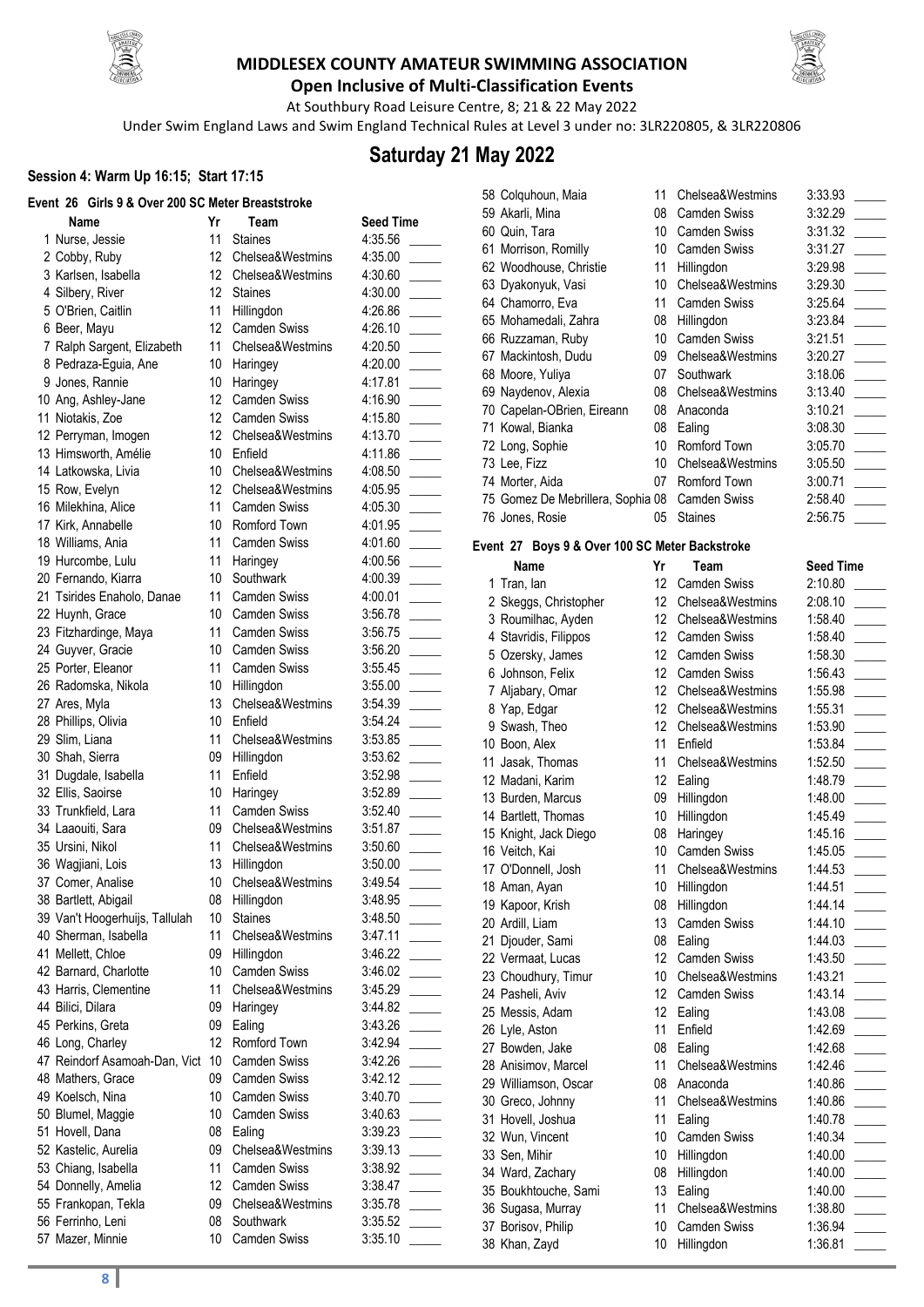



**Open Inclusive of Multi-Classification Events** At Southbury Road Leisure Centre, 8; 21& 22 May 2022

Under Swim England Laws and Swim England Technical Rules at Level 3 under no: 3LR220805, & 3LR220806

## **Saturday 21 May 2022**

#### **Event 27 ...(Boys 9 & Over 100 SC Meter Backstroke)**

| Name                                 | Yr       | Team                 | <b>Seed Time</b>   |
|--------------------------------------|----------|----------------------|--------------------|
| 39 Garton, Jacob                     | 10       | Hillingdon           | 1:36.79            |
| 40 Alfano, Filippo                   | 09       | <b>Camden Swiss</b>  | 1:35.89            |
| 41 Kiheli, Rayane                    | 13       | Chelsea&Westmins     | 1:35.60            |
| 42 Mathers, Finn                     | 11       | <b>Camden Swiss</b>  | 1:34.20            |
| 43 Dawett, Nikhil                    | 11       | Hillingdon           | 1:33.99            |
| 44 Hurdoyal, Renesh                  | 09       | Enfield              | 1:33.79            |
| 45 Bloor, Kieran                     | 11       | Ealing               | 1:33.42            |
| 46 Brown, Peter                      | 08       | Hillingdon           | 1:33.39            |
| 47 Miell, Alex                       | 07       | Camden Swiss         | 1:32.00            |
| 48 Scannell-Wood, Jack               | 09       | Romford Town         | 1:31.39            |
| 49 Ayling, Ben                       | 10       | Southwark            | 1:31.23            |
| 50 Kecso, Zoard                      | 10       | Hillingdon           | 1:31.19            |
| 51 Kwok, Ryan                        | 10       | Ealing               | 1:30.45            |
| 52 Fuller, Phoenix                   | 11       | Anaconda             | 1:28.68            |
| 53 Minerva, Lorenzo                  | 10       | Chelsea&Westmins     | 1:28.28            |
| 54 Poulier, Ruben                    | 06       | Haringey             | 1:28.18            |
| 55 Pacenko, Jakub                    | 09       | Haringey             | 1:28.17            |
| 56 Lawrence, Daniel                  | 12       | <b>Staines</b>       | 1:27.93            |
| 57 Chan, Tristan                     | 09       | Chelsea&Westmins     | 1:27.85            |
| 58 Eler, Kaplan                      | 11       | Chelsea&Westmins     | 1:27.30            |
| 59 Abdulahi, Khalid                  | 07       | <b>Camden Swiss</b>  | 1:27.25            |
| 60 Budnik, Riley                     | 09       | Haringey             | 1:27.08            |
| 61 Parmar, Aaran                     | 09       | Hillingdon           | 1:26.82            |
| 62 Cronin, Dillan                    | 10       | Romford Town         | 1:26.77            |
| 63 Bearelly, Ravi                    | 09       | Chelsea&Westmins     | 1:26.51            |
| 64 Gilpin, Tobias                    | 09       | Anaconda             | 1:25.94            |
| 65 Willey, George                    | 10       | Enfield              | 1:25.85            |
| 66 Smeaton, Sebastian                | 07       | Haringey             | 1:25.60            |
| 67 Komatarov, Christian              | 09       | Enfield              | 1:25.21            |
| 68 Busby, Morgan                     | 06       | Enfield              | 1:24.96            |
| 69 Rodgers, Nicholas                 | 11       | Ealing               | 1:24.90            |
| 70 Tanev, Ivan                       | 09       | Enfield              | 1:24.38            |
| 71 Venuti, Nicolas                   | 11       | Chelsea&Westmins     | 1:23.76            |
| 72 Taboada, Sander                   | 09       | <b>Camden Swiss</b>  | 1:23.72            |
| 73 Kaemmerer, Konstantin             | 10       | Chelsea&Westmins     | 1:23.15            |
| 74 Boulting, Leon                    | 10       | Ealing               | 1:23.13            |
| 75 Kilkenny, Lucas                   | 07       | Enfield              | 1:21.88            |
| 76 Copliting, Jp                     | 07       | Chelsea&Westmins     | 1:21.16            |
| 77 Brinkmann, Anton                  | 07       | Haringey             | 1:20.96            |
| 78 Chana, Dhan                       | 08       | Hillingdon           | 1:20.94            |
| 79 Guest, Finley                     | 10       | Hillingdon           | 1:20.89            |
| 80 Bourne, Alex                      | 07<br>08 | Ealing<br>Hillingdon | 1:20.43            |
| 81 Kecso, Vince<br>82 Smeaton, James | 07       | Haringey             | 1:19.64<br>1:19.49 |
| 83 Rogers, Charlie                   | 07       | Romford Town         | 1:18.82            |
| 84 Judd, Caleb                       | 08       | Romford Town         | 1:18.62            |
| 85 Das, Arun                         | 08       | Chelsea&Westmins     | 1:17.11            |
| 86 Ratcliffe, Angus                  | 07       | Haringey             | 1:16.38            |
| 87 Cardenas, Abelardo                | 05       | Hillingdon           | 1:16.13            |
| 88 Rasil, Danus                      | 08       | Hillingdon           | 1:15.87            |
| 89 Ridard, Luca                      | 07       | Haringey             | 1:14.23            |
| 90 Lawrence, Alfie                   | 07       | <b>Staines</b>       | 1:12.70            |
| 91 Rolfe-Cane, Travis                | 06       | Ealing               | 1:11.99            |
| 92 Hitchcock, Malachy                | 08       | Camden Swiss         | 1:11.00            |
| 93 Safonov, Greg                     | 07       | <b>Staines</b>       | 1:10.50            |
| 94 Dooley, Ryan                      | 07       | Romford Town         | 1:10.43            |
| 95 Harden-Wilson, Stephen            | 05       | Haringey             | 1:07.27            |
| 96 Sebastian, Moscoso                | 04       | Harrow School        | 1:06.50            |
|                                      |          |                      |                    |

|                  |       | Event 28 Girls 9 & Over 400 SC Meter Freestyle |    |                |
|------------------|-------|------------------------------------------------|----|----------------|
| eed Time         |       | Name                                           | Yr | Team           |
| :36.79           |       | 1 Ares, Myla                                   | 13 | Chelsea&W      |
| :35.89           |       | 2 Hill, Inès                                   | 12 | Chelsea&W      |
| :35.60           |       | 3 Chiang, Isabella                             | 11 | Camden Sw      |
| :34.20           |       | 4 Minerva, Arianna                             | 12 | Chelsea&W      |
| :33.99           |       | 5 Huynh, Grace                                 | 10 | Camden Sw      |
| :33.79           |       | 6 Fazzani, Adriana                             | 06 | Haringey       |
| :33.42           |       | 7 Randhawa, Ishpreet                           | 08 | Hillingdon     |
| :33.39           |       | 8 Alexaki, Eirene                              | 11 | Hillingdon     |
| :32.00           |       | 9 Woodhouse, Christie                          | 11 | Hillingdon     |
| :31.39           |       | 10 Hanson, Amy                                 | 10 | Haringey       |
| :31.23           |       | 11 Lawrie, Jessica                             | 10 | Enfield        |
| :31.19           |       | 12 Kuzak, Julia                                | 12 | Hillingdon     |
| :30.45           |       | 13 Sweeney, Ines                               | 11 | Chelsea&W      |
| :28.68           |       | 14 Wyatt, Eloise                               | 08 | <b>Staines</b> |
| :28.28           |       | 15 Eguakhide, Ruthie                           | 09 | Romford To     |
| :28.18           |       | 16 Wilson, Hannah                              | 07 | Hillingdon     |
| :28.17           |       | 17 Tran, Evie                                  | 10 | Camden Sw      |
| :27.93           |       | 18 North, Zara                                 | 11 | Chelsea&W      |
| :27.85           |       | 19 Biss, Carmen                                | 11 | Camden Sw      |
| :27.30           |       | 20 Ruzzaman, Ruby                              | 10 | Camden Sw      |
| :27.25           |       | 21 Da Silva, Jemima                            | 11 | Camden Sw      |
| :27.08           |       | 22 Floriani, Isabella                          | 08 | Haringey       |
| :26.82           |       | 23 Caygill, Amber                              | 10 | Ealing         |
| :26.77           |       | 24 Tonska, Anastazja                           | 08 | Southwark      |
| :26.51           |       | 25 Nanassy, Melinda                            | 08 | Hillingdon     |
| :25.94           |       | 26 Owens, Poppy                                | 07 | L B Hounslo    |
| :25.85           |       | 27 Orfanidis, Maya                             | 12 | Chelsea&W      |
| :25.60           |       | 28 Ung, Millie                                 | 09 | Southwark      |
| :25.21           |       | 29 Kc, Evanshui                                | 09 | Ealing         |
| :24.96           |       | 30 Hurcombe, Lulu                              | 11 | Haringey       |
| :24.90           |       | 31 wun, Katy                                   | 09 | Camden Sw      |
| :24.38           |       | 32 Naydenov, Alexia                            | 08 | Chelsea&W      |
| :23.76           | and a | 33 Mohamedali, Zahra                           | 08 | Hillingdon     |
| :23.72           |       | 34 Hudszky, Emily                              | 09 | Haringey       |
| :23.15           |       | 35 Wavamuno, Chantelle                         | 08 | L B Hounslo    |
| :23.13           |       | 36 Bonfiglio, Dahlia                           | 08 | Chelsea&W      |
| :21.88           |       | 37 Grzybek, Maja                               | 07 | Haringey       |
| :21.16           |       | 38 Blumel, Ruby                                | 07 | Camden Sw      |
| :20.96           |       | 39 Morter, Aida                                | 07 | Romford To     |
| :20.94           |       | 40 Jones, Rosie                                | 05 | <b>Staines</b> |
| :20.89<br>:20.43 |       | Event 29 Boys 9 & Over 50 SC Meter Backstrok   |    |                |
| :19.64           |       | <b>Name</b>                                    | Yr | Team           |
| :19.49           |       | 1 Hipps, Cosimo                                | 12 | Chelsea&W      |
| :18.82           |       | 2 Tran, lan                                    | 12 | Camden Sw      |
| :18.62           |       | 3 Roumilhac, Ayden                             | 12 | Chelsea&W      |
| :17.11           |       | 4 Skeggs, Christopher                          | 12 | Chelsea&W      |
| :16.38           |       | 5 Haverly, Yuma                                | 13 | Ealing         |
| :16.13           |       | 6 Brown, Peter                                 | 08 | Hillingdon     |
| :15.87           |       | 7 Kapoor, Krish                                | 08 | Hillingdon     |
| :14.23           |       | 8 Johnson, Felix                               | 12 | Camden Sw      |
| :12.70           |       | 9 Jasak, Thomas                                | 11 | Chelsea&W      |
| :11.99           |       | 10 Djouder, Ryan                               | 13 | Ealing         |
| :11.00           |       | 11 Aljabary, Omar                              | 12 | Chelsea&W      |
| :10.50           |       | 12 Stavridis, Filippos                         | 12 | Camden Sw      |
| :10.43           |       | 13 Ozersky, James                              | 12 | Camden Sw      |
| :07.27           |       | 14 Ardill, Liam                                | 13 | Camden Sw      |
| .06E             |       | 15 Zaim, Atilla                                | 09 | Enfield        |

| Name                                          | Yr              | Team            |
|-----------------------------------------------|-----------------|-----------------|
| 1 Ares, Myla                                  |                 | 13 Chelsea&We   |
| 2 Hill, Inès                                  |                 | 12 Chelsea&We   |
| 3 Chiang, Isabella                            |                 | 11 Camden Swi   |
| 4 Minerva, Arianna                            |                 | 12 Chelsea&We   |
| 5 Huynh, Grace                                |                 | 10 Camden Swi   |
| 6 Fazzani, Adriana                            |                 | 06 Haringey     |
| 7 Randhawa, Ishpreet                          |                 | 08 Hillingdon   |
| 8 Alexaki, Eirene                             | 11              | Hillingdon      |
| 9 Woodhouse, Christie                         | 11              | Hillingdon      |
| 10 Hanson, Amy                                | 10 <sub>1</sub> | Haringey        |
| 11 Lawrie, Jessica                            | 10 <sup>°</sup> | Enfield         |
| 12 Kuzak, Julia                               |                 | 12 Hillingdon   |
| 13 Sweeney, Ines                              |                 | 11 Chelsea&We   |
| 14 Wyatt, Eloise                              |                 | 08 Staines      |
| 15 Eguakhide, Ruthie                          |                 | 09 Romford Tow  |
| 16 Wilson, Hannah                             |                 | 07 Hillingdon   |
| 17 Tran, Evie                                 | 10              | Camden Swi      |
| 18 North, Zara                                | 11              | Chelsea&We      |
| 19 Biss, Carmen                               | 11              | Camden Swi      |
| 20 Ruzzaman, Ruby                             | 10              | Camden Swi      |
| 21 Da Silva, Jemima                           | 11              | Camden Swi      |
| 22 Floriani, Isabella                         | 08              | Haringey        |
| 23 Caygill, Amber                             |                 | 10 Ealing       |
| 24 Tonska, Anastazja                          |                 | 08 Southwark    |
| 25 Nanassy, Melinda                           |                 | 08 Hillingdon   |
| 26 Owens, Poppy                               |                 | 07 L B Hounslov |
| 27 Orfanidis, Maya                            |                 | 12 Chelsea&We   |
| 28 Ung, Millie                                |                 | 09 Southwark    |
| 29 Kc, Evanshui                               | 09              | Ealing          |
| 30 Hurcombe, Lulu                             | 11              | Haringey        |
| 31 wun, Katy                                  |                 | 09 Camden Swi   |
| 32 Naydenov, Alexia                           | 08              | Chelsea&We      |
| 33 Mohamedali, Zahra                          |                 | 08 Hillingdon   |
| 34 Hudszky, Emily                             | 09              | Haringey        |
| 35 Wavamuno, Chantelle                        |                 | 08 L B Hounslov |
| 36 Bonfiglio, Dahlia                          |                 | 08 Chelsea&We   |
| 37 Grzybek, Maja                              |                 | 07 Haringey     |
| 38 Blumel, Ruby                               |                 | 07 Camden Swi   |
| 39 Morter, Aida                               | 07              | Romford Tov     |
| 40 Jones, Rosie                               | 05              | <b>Staines</b>  |
| Event 29 Boys 9 & Over 50 SC Meter Backstroke |                 |                 |
| Name                                          | Yr              | Team            |
| Hipps, Cosimo<br>1.                           | 12 <sup>1</sup> | Chelsea&We      |
| 2 Tran, lan                                   |                 | 12 Camden Swi   |
| 3 Roumilhac, Ayden                            |                 | 12 Chelsea&We   |
| 4 Skeggs, Christopher                         |                 | 12 Chelsea&We   |
| 5 Haverly, Yuma                               | 13              | Ealing          |
| 6 Brown, Peter                                | 80              | Hillingdon      |
| 7 Kapoor, Krish                               | 08              | Hillingdon      |
| 8 Johnson, Felix                              | 12              | Camden Swi      |

| Name                                         | Yr | Team                | <b>Seed Time</b> |
|----------------------------------------------|----|---------------------|------------------|
| 1 Ares, Myla                                 | 13 | Chelsea&Westmins    | 6:50.60          |
| 2 Hill, Inès                                 | 12 | Chelsea&Westmins    | 6:35.00          |
| 3 Chiang, Isabella                           | 11 | <b>Camden Swiss</b> | 6:30.93          |
| 4 Minerva, Arianna                           | 12 | Chelsea&Westmins    | 6:30.20          |
| 5 Huynh, Grace                               | 10 | Camden Swiss        | 6:29.54          |
| 6 Fazzani, Adriana                           | 06 | Haringey            | 6:20.92          |
| 7 Randhawa, Ishpreet                         | 08 | Hillingdon          | 6:18.38          |
| 8 Alexaki, Eirene                            | 11 | Hillingdon          | 6:15.00          |
| 9 Woodhouse, Christie                        | 11 | Hillingdon          | 6:10.00          |
| 10 Hanson, Amy                               | 10 | Haringey            | 6:05.00          |
| 11 Lawrie, Jessica                           | 10 | Enfield             | 6:03.03          |
| 12 Kuzak, Julia                              | 12 | Hillingdon          | 6:00.00          |
| 13 Sweeney, Ines                             | 11 | Chelsea&Westmins    | 5:58.70          |
| 14 Wyatt, Eloise                             | 08 | <b>Staines</b>      | 5:58.40          |
| 15 Eguakhide, Ruthie                         | 09 | Romford Town        | 5:56.13          |
| 16 Wilson, Hannah                            | 07 | Hillingdon          | 5:52.81          |
| 17 Tran, Evie                                | 10 | <b>Camden Swiss</b> | 5:50.29          |
| 18 North, Zara                               | 11 | Chelsea&Westmins    | 5:50.00          |
| 19 Biss, Carmen                              | 11 | <b>Camden Swiss</b> | 5:47.80          |
| 20 Ruzzaman, Ruby                            | 10 | <b>Camden Swiss</b> | 5:47.49          |
| 21 Da Silva, Jemima                          | 11 | <b>Camden Swiss</b> | 5:40.57          |
| 22 Floriani, Isabella                        | 08 | Haringey            | 5:40.00          |
| 23 Caygill, Amber                            | 10 | Ealing              | 5:40.00          |
| 24 Tonska, Anastazja                         | 08 | Southwark           | 5:37.51          |
| 25 Nanassy, Melinda                          | 08 | Hillingdon          | 5:36.61          |
| 26 Owens, Poppy                              | 07 | L B Hounslow        | 5:36.13          |
| 27 Orfanidis, Maya                           | 12 | Chelsea&Westmins    | 5:34.90          |
| 28 Ung, Millie                               | 09 | Southwark           | 5:31.40          |
| 29 Kc, Evanshui                              | 09 | Ealing              | 5:30.85          |
| 30 Hurcombe, Lulu                            | 11 | Haringey            | 5:28.40          |
| 31 wun, Katy                                 | 09 | <b>Camden Swiss</b> | 5:18.40          |
| 32 Naydenov, Alexia                          | 08 | Chelsea&Westmins    | 5:17.10          |
| 33 Mohamedali, Zahra                         | 08 | Hillingdon          | 5:17.01          |
| 34 Hudszky, Emily                            | 09 | Haringey            | 5:14.21          |
| 35 Wavamuno, Chantelle                       | 08 | L B Hounslow        | 5:13.52          |
| 36 Bonfiglio, Dahlia                         | 08 | Chelsea&Westmins    | 5:05.33          |
| 37 Grzybek, Maja                             | 07 | Haringey            | 5:03.35          |
| 38 Blumel, Ruby                              | 07 | <b>Camden Swiss</b> | 5:00.81          |
| 39 Morter, Aida                              | 07 | Romford Town        | 5:00.06          |
| 40 Jones, Rosie                              | 05 | <b>Staines</b>      | 4:59.24          |
| vent 29 Boys 9 & Over 50 SC Meter Backstroke |    |                     |                  |

**Seed Time** 

|      | Yr                         |
|------|----------------------------|
| Name | Team                       |
| .    | $\sim$<br>$\sim$<br>$\sim$ |

| 1 Hipps, Cosimo        | 12 | Chelsea&Westmins    | 1:01.50 |  |
|------------------------|----|---------------------|---------|--|
| 2 Tran, lan            | 12 | <b>Camden Swiss</b> | 59.60   |  |
| 3 Roumilhac, Ayden     | 12 | Chelsea&Westmins    | 57.82   |  |
| 4 Skeggs, Christopher  | 12 | Chelsea&Westmins    | 57.61   |  |
| 5 Haverly, Yuma        | 13 | Ealing              | 56.00   |  |
| 6 Brown, Peter         | 08 | Hillingdon          | 55.64   |  |
| 7 Kapoor, Krish        | 08 | Hillingdon          | 54.71   |  |
| 8 Johnson, Felix       | 12 | <b>Camden Swiss</b> | 54.63   |  |
| 9 Jasak, Thomas        | 11 | Chelsea&Westmins    | 54.39   |  |
| 10 Djouder, Ryan       | 13 | Ealing              | 54.19   |  |
| 11 Aljabary, Omar      | 12 | Chelsea&Westmins    | 53.94   |  |
| 12 Stavridis, Filippos | 12 | <b>Camden Swiss</b> | 53.90   |  |
| 13 Ozersky, James      | 12 | <b>Camden Swiss</b> | 53.80   |  |
| 14 Ardill, Liam        | 13 | <b>Camden Swiss</b> | 51.08   |  |
| 15 Zaim, Atilla        | 09 | Enfield             | 50.13   |  |
|                        |    |                     |         |  |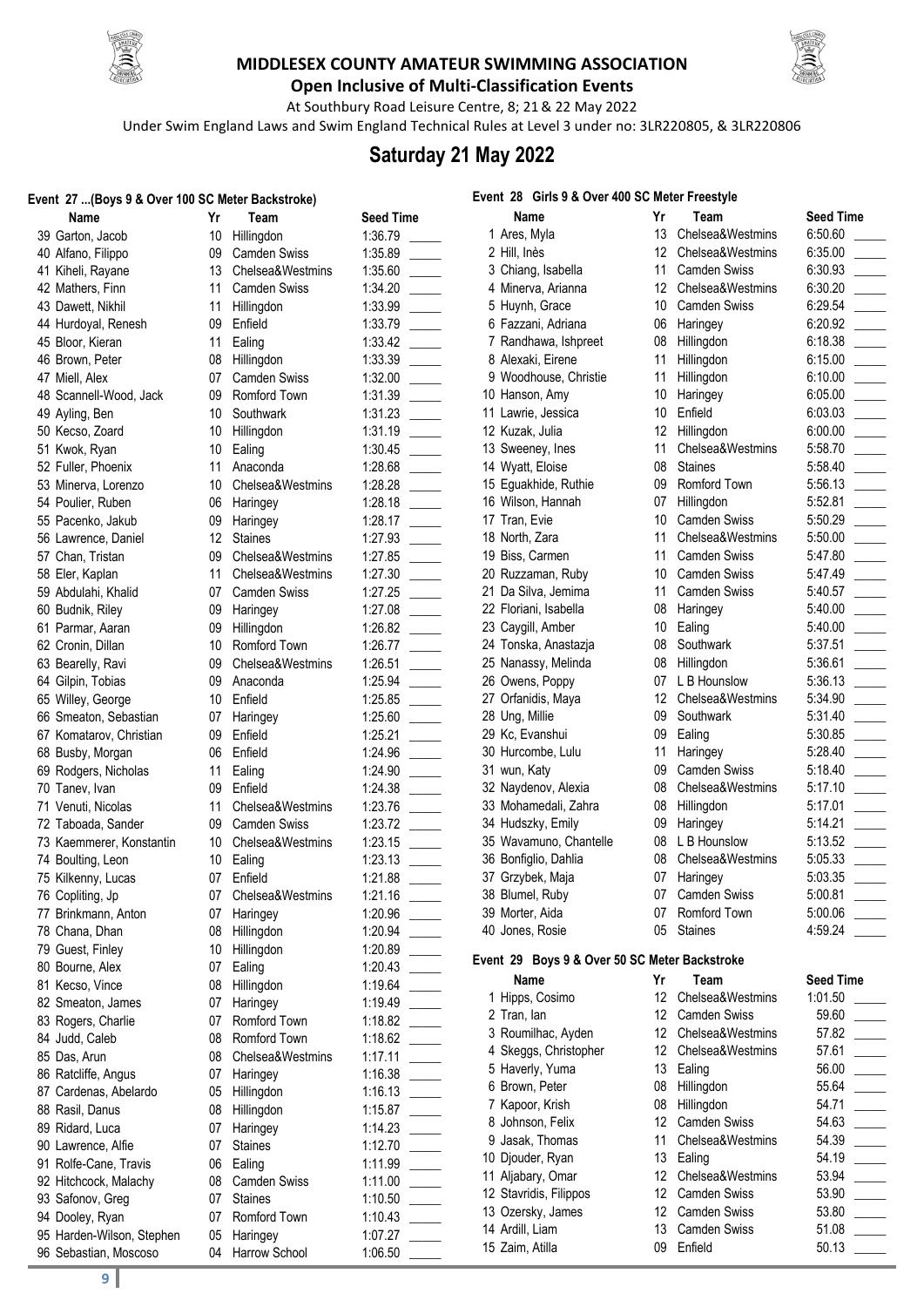



**Open Inclusive of Multi-Classification Events** At Southbury Road Leisure Centre, 8; 21& 22 May 2022

Under Swim England Laws and Swim England Technical Rules at Level 3 under no: 3LR220805, & 3LR220806

# **Saturday 21 May 2022**

#### **EVALUA SC Meter Backstroke)**

| Event  29 (Boys 9 & Over 50 SC meter Backstroke) |                 |                     |                  |  |
|--------------------------------------------------|-----------------|---------------------|------------------|--|
| Name                                             | Yr              | Team                | <b>Seed Time</b> |  |
| 16 Kiheli, Rayane                                | 13              | Chelsea&Westmins    | 49.80            |  |
| 17 Cooper-Dobson, Jonathan                       |                 | 07 Enfield          | 49.76            |  |
| 18 Staskus, Daniel                               | 12              | Ealing              | 49.56            |  |
| 19 Swash, Theo                                   | 12              | Chelsea&Westmins    | 49.48            |  |
| 20 Liu, Johnny                                   | 12              | Chelsea&Westmins    | 48.94            |  |
| 21 Madani, Karim                                 | 12 <sup>2</sup> | Ealing              | 48.59            |  |
| 22 O'Donnell, Josh                               | 11              | Chelsea&Westmins    | 48.52            |  |
| 23 Greco, Johnny                                 | 11              | Chelsea&Westmins    | 48.39            |  |
| 24 Pasheli, Aviv                                 | 12              | <b>Camden Swiss</b> | 48.33            |  |
| 25 Vermaat, Lucas                                | 12 <sup>2</sup> | <b>Camden Swiss</b> | 48.10            |  |
| 26 Eisenberg, Jonathan                           | 09              | <b>Camden Swiss</b> | 47.87            |  |
| 27 Boon, Alex                                    | 11              | Enfield             | 47.85            |  |
| 28 Nowosielski, Kacper                           |                 | 12 Ealing           | 47.83            |  |
| 29 Krasnodebski, Alexander                       | 11              | Ealing              | 47.82            |  |
| 30 Yap, Edgar                                    | 12              | Chelsea&Westmins    | 47.10            |  |
| 31 Anisimov, Marcel                              | 11              | Chelsea&Westmins    | 47.04            |  |
| 32 Guo, Lucas Jia He                             | 11              | Enfield             | 46.96            |  |
| 33 Manassero, Michael                            | 08              | Haringey            | 46.55            |  |
| 34 Hovell, Joshua                                | 11              | Ealing              | 45.97            |  |
| 35 Burden, Marcus                                | 09              | Hillingdon          | 45.90            |  |
| 36 Aleksandrov, Aleksandar                       | 09              | L B Hounslow        | 45.90            |  |
|                                                  | 11              | Enfield             |                  |  |
| 37 Lyle, Aston                                   |                 |                     | 45.81            |  |
| 38 Knight, Jack Diego                            | 08              | Haringey            | 45.59            |  |
| 39 Messis, Adam                                  | 12              | Ealing              | 45.56            |  |
| 40 Sugasa, Murray                                | 11              | Chelsea&Westmins    | 45.30            |  |
| 41 Boukhtouche, Sami                             | 13              | Ealing              | 45.15            |  |
| 42 Catchpole, Charlie                            | 11              | Anaconda            | 45.11            |  |
| 43 Gooch, Ted                                    | 10              | Hillingdon          | 44.95            |  |
| 44 Cary, Joe                                     | 10              | Hillingdon          | 44.38            |  |
| 45 Garton, Jacob                                 | 10              | Hillingdon          | 44.29            |  |
| 46 Borisov, Philip                               | 10              | <b>Camden Swiss</b> | 44.10            |  |
| 47 Mathers, Finn                                 | 11              | <b>Camden Swiss</b> | 43.96            |  |
| 48 Bloor, Kieran                                 | 11              | Ealing              | 43.68            |  |
| 49 Jervis, Matthew                               | 08              | Ealing              | 43.62            |  |
| 50 Ciszewski, Alexander                          | 09              | Enfield             | 43.52            |  |
| 51 Ali, Mir Zahran                               | 10              | Enfield             | 43.51            |  |
| 52 Greenhill, Tom                                | 09              | Anaconda            | 43.43            |  |
| 53 Zhou, John                                    |                 | 10 Southwark        | 43.39            |  |
| 54 Kwok, Ryan                                    | 10              | Ealing              | 43.35            |  |
| 55 Ward, Zachary                                 | 08              | Hillingdon          | 43.23            |  |
| 56 Ayling, Ben                                   | 10              | Southwark           | 43.21            |  |
| 57 Alfano, Filippo                               | 09              | <b>Camden Swiss</b> | 42.97            |  |
| 58 Khan, Zayd                                    | 10              | Hillingdon          | 42.96            |  |
| 59 Hurdoyal, Renesh                              | 09              | Enfield             | 42.80            |  |
| 60 Fuller, Phoenix                               | 11              | Anaconda            | 42.72            |  |
| 61 Sen, Mihir                                    | 10              | Hillingdon          | 42.72            |  |
| 62 Grynczel, Simon                               | 09              | <b>Staines</b>      | 42.60            |  |
| 63 Komatarov, Christian                          | 09              | Enfield             | 42.43            |  |
| 64 Gorin-Delmas, Elie                            | 10              | Camden Swiss        | 42.24            |  |
| 65 Scannell-Wood, Jack                           | 09              | Romford Town        | 41.69            |  |
| 66 Wun, Vincent                                  | 10              | <b>Camden Swiss</b> | 41.64            |  |
| 67 Dawett, Nikhil                                | 11              | Hillingdon          | 41.47            |  |
| 68 Vicente, Daniel                               | 10              | Enfield             | 41.41            |  |
| 69 Yalovets, Timofiy                             | 10              | L B Hounslow        | 41.30            |  |
| 70 Miell, Alex                                   | 07              | Camden Swiss        | 41.00            |  |
| 71 Cronin, Dillan                                | 10              | Romford Town        | 40.95            |  |
| 72 Howard, Jesse                                 | 10              | Romford Town        | 40.93            |  |
| 73 Chan, Tristan                                 | 09              | Chelsea&Westmins    | 40.50            |  |
|                                                  |                 |                     |                  |  |

| ı eam               |  |
|---------------------|--|
| Chelsea&Westmins    |  |
| Enfield             |  |
| Ealing              |  |
| Chelsea&Westmins    |  |
|                     |  |
| Chelsea&Westmins    |  |
| Ealing              |  |
| Chelsea&Westmins    |  |
| Chelsea&Westmins    |  |
| <b>Camden Swiss</b> |  |
| <b>Camden Swiss</b> |  |
|                     |  |
| <b>Camden Swiss</b> |  |
| Enfield             |  |
| Ealing              |  |
| Ealing              |  |
| Chelsea&Westmins    |  |
| Chelsea&Westmins    |  |
| Enfield             |  |
| Haringey            |  |
| Ealing              |  |
|                     |  |
| Hillingdon          |  |
| L B Hounslow        |  |
| Enfield             |  |
| Haringey            |  |
| Ealing              |  |
| Chelsea&Westmins    |  |
| Ealing              |  |
| Anaconda            |  |
| Hillingdon          |  |
|                     |  |
| Hillingdon          |  |
| Hillingdon          |  |
| <b>Camden Swiss</b> |  |
| <b>Camden Swiss</b> |  |
| Ealing              |  |
| Ealing              |  |
| Enfield             |  |
| Enfield             |  |
|                     |  |
| Anaconda            |  |
| Southwark           |  |
| Ealing              |  |
| Hillingdon          |  |
| Southwark           |  |
| <b>Camden Swiss</b> |  |
| Hillingdon          |  |
| Enfield             |  |
| Anaconda            |  |
|                     |  |
| Hillingdon          |  |
| <b>Staines</b>      |  |
| Enfield             |  |
| Camden Swiss        |  |
| Romford Town        |  |
| <b>Camden Swiss</b> |  |
| Hillingdon          |  |
| Enfield             |  |
| L B Hounslow        |  |
| <b>Camden Swiss</b> |  |
|                     |  |
| Romford Town        |  |
| <b>Romford Town</b> |  |
| Chelsea&Westmins    |  |

|                                     | 74 Hughes, Daniel                              | 08              | Anaconda            | 40.40   |
|-------------------------------------|------------------------------------------------|-----------------|---------------------|---------|
| ed Time                             | 75 Bourne, Alex                                | 07              | Ealing              | 40.23   |
| 9.80                                | 76 Rodgers, Nicholas                           | 11              | Ealing              | 40.16   |
| 9.76                                | 77 Pacenko, Jakub                              | 09              | Haringey            | 40.01   |
| 9.56                                | 78 Smeaton, Sebastian                          | 07              | Haringey            | 40.00   |
| 9.48                                | 79 Parmar, Aaran                               | 09              | Hillingdon          | 39.85   |
| 8.94                                | 80 Eler, Kaplan                                | 11              | Chelsea&Westmins    | 39.80   |
| 8.59                                | 81 Ng, Joseph                                  | 08              | Ealing              | 39.57   |
| $\mathbb{R}$<br>8.52                | 82 Minerva, Lorenzo                            | 10 <sup>°</sup> | Chelsea&Westmins    | 39.56   |
| 8.39                                | 83 Williamson, Oscar                           | 08              | Anaconda            | 39.39   |
| 8.33                                | 84 Calver, Sebastian                           | 10 <sup>°</sup> | Anaconda            | 39.38   |
| 8.10                                | 85 Venuti, Nicolas                             | 11              | Chelsea&Westmins    | 39.28   |
| 7.87                                | 86 Boon, Harry                                 | 07              | Enfield             | 39.28   |
| 7.85                                | 87 Willey, George                              | 10 <sup>1</sup> | Enfield             | 39.17   |
| 7.83                                | 88 Gill, Davi                                  | 08              | Enfield             | 38.96   |
| 7.82                                | 89 Kaemmerer, Konstantin                       | 10              | Chelsea&Westmins    | 38.66   |
| 7.10                                | 90 Busby, Morgan                               | 06              | Enfield             | 38.63   |
| 7.04                                | 91 Bhatia, Advay                               | 10              | Hillingdon          | 38.45   |
| 6.96                                | 92 Ares, Michael                               | 11              | Chelsea&Westmins    | 38.00   |
| 6.55                                | 93 Gilpin, Tobias                              | 09              | Anaconda            | 37.92   |
| 5.97                                | 94 Augustine, Daniel                           | 10              | Chelsea&Westmins    | 37.90   |
| 5.90                                | 95 Gillam, Henry                               | 10 <sup>1</sup> | <b>Camden Swiss</b> | 37.81   |
| 5.90                                | 96 Boulting, Leon                              | 10              | Ealing              | 37.50   |
| 5.81                                | 97 Smeaton, James                              | 07              | Haringey            | 37.00   |
| 5.59                                | 98 Taboada, Sander                             | 09              | <b>Camden Swiss</b> | 36.89   |
| 5.56                                | 99 Abdulahi, Khalid                            | 07              | <b>Camden Swiss</b> | 36.62   |
| 5.30                                | 100 Fidan, Zachary                             | 10              | Teddington          | 36.53   |
| 5.15                                | 101 Brinkmann, Anton                           | 07              | Haringey            | 36.49   |
| 5.11                                | 102 Judd, Caleb                                | 08              | Romford Town        | 36.47   |
| 4.95                                | 103 Guest, Finley                              | 10              | Hillingdon          | 36.31   |
| 4.38                                | 104 Bowden, Jake                               | 08              | Ealing              | 36.19   |
| 4.29                                | 105 Ratcliffe, Angus                           | 07              | Haringey            | 35.84   |
| 4.10<br>$\mathcal{L}^{\mathcal{L}}$ | 106 Rogers, Charlie                            | 07              | Romford Town        | 35.68   |
| 3.96                                | 107 Fabbrani-Fearon, Luca                      | 08              | Haringey            | 35.65   |
| 3.68                                | 108 Chana, Dhan                                | 08              | Hillingdon          | 35.46   |
| 3.62                                | 109 Cardenas, Abelardo                         | 05              | Hillingdon          | 34.88   |
| 3.52                                | 110 Copliting, Jp                              | 07              | Chelsea&Westmins    | 34.80   |
| 3.51                                | 111 Hitchcock, Malachy                         | 08              | <b>Camden Swiss</b> | 34.10   |
| 3.43                                | 112 Rasil, Danus                               | 08              | Hillingdon          | 33.97   |
| 3.39                                | 113 McCarthy, Cian                             | 08              | Anaconda            | 33.80   |
| 3.35                                | 114 Howard, Sam                                | 07              | Romford Town        | 33.58   |
| 3.23                                | 115 Remington, Alastair                        | 06              | Ealing              | 32.71   |
| 3.21                                | 116 Pearson, Matthew                           | 07              | Anaconda            | 32.51   |
| 2.97                                | 117 Bilas, Krystian                            | 99              | Hillingdon          | 32.13   |
| 2.96                                | 118 Safonov, Greg                              | 07              | <b>Staines</b>      | 31.70   |
| 2.80                                | 119 Dooley, Ryan                               | 07              | Romford Town        | 31.69   |
| 2.72                                | 120 Harden-Wilson, Stephen                     | 05              | Haringey            | 30.92   |
| 2.72                                |                                                |                 |                     |         |
| 2.60                                | Event 30 Girls 9 & Over 200 SC Meter Butterfly |                 |                     |         |
| 2.43                                | Name                                           | Yr              | Team                | Seed Ti |
| 2.24                                | 1 Marquez, Lara                                | 12              | Chelsea&Westmins    | 3:55.67 |
| 1.69                                | 2 Himsworth, Amélie                            | 10              | Enfield             | 3:50.00 |
| 1.64                                | 3 Zobel, Ellie                                 | 10              | <b>Camden Swiss</b> | 3:49.83 |
| 1.47                                | 4 Ruzzaman, Ruby                               | 10              | Camden Swiss        | 3:34.75 |
| 1.41                                | 5 Porter, Eleanor                              | 11              | <b>Camden Swiss</b> | 3:29.75 |
| 1.30                                | 6 Orfanidis, Maya                              | 12              | Chelsea&Westmins    | 3:20.50 |
| 1.00                                | 7 Kennedy, Marina                              | 10              | <b>Camden Swiss</b> | 3:20.43 |
| 0.95                                | 8 Nurney, Alexandra                            | 10              | <b>Camden Swiss</b> | 3:18.01 |
| 0.93                                | 9 Chamorro, Eva                                | 11              | <b>Camden Swiss</b> | 3:16.83 |
| 0.50                                | 10 Petropoulos, Zoe                            | 09              | Chelsea&Westmins    | 3:15.00 |
|                                     |                                                |                 |                     |         |

| 75 Bourne, Alex                               | 07 | Ealing              | 40.23            |  |  |  |  |  |
|-----------------------------------------------|----|---------------------|------------------|--|--|--|--|--|
| 76 Rodgers, Nicholas                          | 11 | Ealing              | 40.16            |  |  |  |  |  |
| 77 Pacenko, Jakub                             | 09 | Haringey            | 40.01            |  |  |  |  |  |
| 78 Smeaton, Sebastian                         | 07 | Haringey            | 40.00            |  |  |  |  |  |
| 79 Parmar, Aaran                              | 09 | Hillingdon          | 39.85            |  |  |  |  |  |
| 80 Eler, Kaplan                               | 11 | Chelsea&Westmins    | 39.80            |  |  |  |  |  |
| 81 Ng, Joseph                                 | 08 | Ealing              | 39.57            |  |  |  |  |  |
| 82 Minerva, Lorenzo                           | 10 | Chelsea&Westmins    | 39.56            |  |  |  |  |  |
| 83 Williamson, Oscar                          | 08 | Anaconda            | 39.39            |  |  |  |  |  |
| 84 Calver, Sebastian                          | 10 | Anaconda            | 39.38            |  |  |  |  |  |
| 85 Venuti, Nicolas                            | 11 | Chelsea&Westmins    | 39.28            |  |  |  |  |  |
| 86 Boon, Harry                                | 07 | Enfield             | 39.28            |  |  |  |  |  |
| 87 Willey, George                             | 10 | Enfield             | 39.17            |  |  |  |  |  |
| 88 Gill, Davi                                 | 08 | Enfield             | 38.96            |  |  |  |  |  |
| 89 Kaemmerer, Konstantin                      | 10 | Chelsea&Westmins    | 38.66            |  |  |  |  |  |
| 90 Busby, Morgan                              | 06 | Enfield             | 38.63            |  |  |  |  |  |
| 91 Bhatia, Advay                              | 10 | Hillingdon          | 38.45            |  |  |  |  |  |
| 92 Ares, Michael                              | 11 | Chelsea&Westmins    | 38.00            |  |  |  |  |  |
| 93 Gilpin, Tobias                             | 09 | Anaconda            | 37.92            |  |  |  |  |  |
| 94 Augustine, Daniel                          | 10 | Chelsea&Westmins    | 37.90            |  |  |  |  |  |
| 95 Gillam, Henry                              | 10 | <b>Camden Swiss</b> | 37.81            |  |  |  |  |  |
| 96 Boulting, Leon                             | 10 | Ealing              | 37.50            |  |  |  |  |  |
| 97 Smeaton, James                             | 07 | Haringey            | 37.00            |  |  |  |  |  |
| 98 Taboada, Sander                            | 09 | Camden Swiss        | 36.89            |  |  |  |  |  |
| 99 Abdulahi, Khalid                           | 07 | <b>Camden Swiss</b> | 36.62            |  |  |  |  |  |
| 00 Fidan, Zachary                             | 10 | Teddington          | 36.53            |  |  |  |  |  |
| 01 Brinkmann, Anton                           | 07 | Haringey            | 36.49            |  |  |  |  |  |
| 02 Judd, Caleb                                | 08 | Romford Town        | 36.47            |  |  |  |  |  |
| 03 Guest, Finley                              | 10 | Hillingdon          | 36.31            |  |  |  |  |  |
| 04 Bowden, Jake                               | 08 | Ealing              | 36.19            |  |  |  |  |  |
| 05 Ratcliffe, Angus                           | 07 | Haringey            | 35.84            |  |  |  |  |  |
| 06 Rogers, Charlie                            | 07 | Romford Town        | 35.68            |  |  |  |  |  |
| 07 Fabbrani-Fearon, Luca                      | 08 | Haringey            | 35.65            |  |  |  |  |  |
| 08 Chana, Dhan                                | 08 | Hillingdon          | 35.46            |  |  |  |  |  |
| 09 Cardenas, Abelardo                         | 05 | Hillingdon          | 34.88            |  |  |  |  |  |
| 10 Copliting, Jp                              | 07 | Chelsea&Westmins    | 34.80            |  |  |  |  |  |
| 11 Hitchcock, Malachy                         | 08 | <b>Camden Swiss</b> | 34.10            |  |  |  |  |  |
| 12 Rasil, Danus                               | 08 | Hillingdon          | 33.97            |  |  |  |  |  |
| 13 McCarthy, Cian                             | 08 | Anaconda            | 33.80            |  |  |  |  |  |
| 14 Howard, Sam                                | 07 | Romford Town        | 33.58            |  |  |  |  |  |
| 15 Remington, Alastair                        | 06 | Ealing              | 32.71            |  |  |  |  |  |
| 16 Pearson, Matthew                           | 07 | Anaconda            | 32.51            |  |  |  |  |  |
| 17 Bilas, Krystian                            | 99 | Hillingdon          | 32.13            |  |  |  |  |  |
| 18 Safonov, Greg                              | 07 | <b>Staines</b>      | 31.70            |  |  |  |  |  |
| 19 Dooley, Ryan                               | 07 | Romford Town        | 31.69            |  |  |  |  |  |
| 20 Harden-Wilson, Stephen                     | 05 | Haringey            | 30.92            |  |  |  |  |  |
| vent 30 Girls 9 & Over 200 SC Meter Butterfly |    |                     |                  |  |  |  |  |  |
| Name                                          | Yr | Team                | <b>Seed Time</b> |  |  |  |  |  |
| 1 Marquez, Lara                               | 12 | Chelsea&Westmins    | 3:55.67          |  |  |  |  |  |
| 2 Himsworth, Amélie                           | 10 | Enfield             | 3:50.00          |  |  |  |  |  |
| 3 Zobel, Ellie                                | 10 | <b>Camden Swiss</b> | 3:49.83          |  |  |  |  |  |
| 4 Ruzzaman, Ruby                              |    | 10 Camden Swiss     | 3:34.75          |  |  |  |  |  |